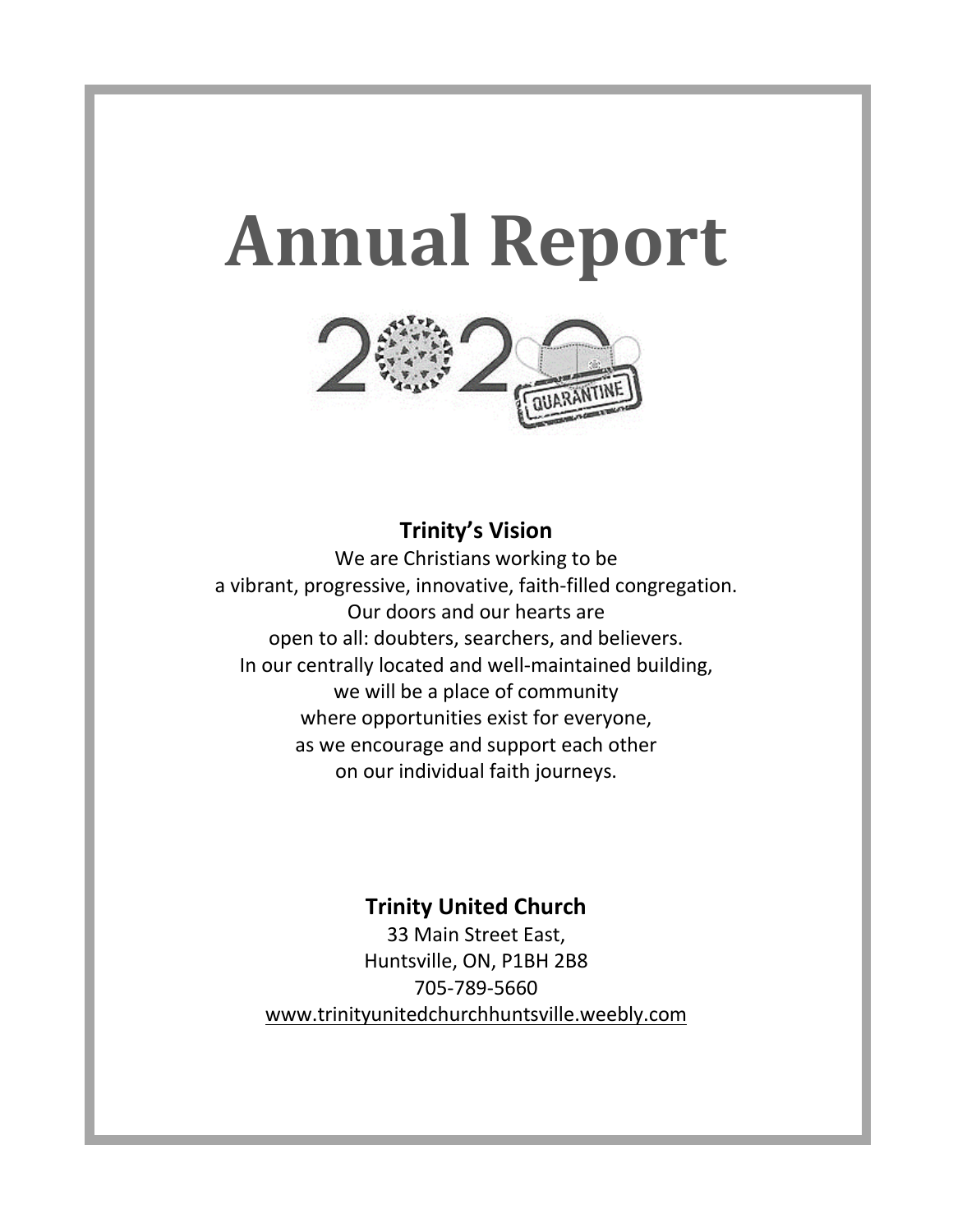# **PART I**

# **WRITTEN REPORTS**

| <b>2020 CHURCH COUNCIL</b>                | 3              |
|-------------------------------------------|----------------|
| TRINITY STATISTICS                        | 4              |
| <b>IN MEMORIAM</b>                        | 4              |
| <b>CHAIR OF CHURCH COUNCIL</b>            | 5              |
| <b>MINISTER'S REPORT</b>                  | 6              |
| AFFIRM TRINITY                            | 6              |
| <b>COMMUNICATIONS COMMITTEE</b>           | 7              |
| UNITED CHURCH WOMEN                       | $\overline{7}$ |
| <b>FUNDSCRIP</b>                          | 8              |
| <b>IMPROV</b>                             | 8              |
| <b>MINISTRY &amp; PERSONNEL COMMITTEE</b> | 9              |
| <b>KNITTING GROUP</b>                     | 9              |
| OUTREACH COMMITTEE                        | 10             |
| PASTORAL CARE COORDINATOR                 | 11             |
| <b>TABLE SOUP KITCHEN</b>                 | 12             |
| <b>PROPERTY COMMITTEE</b>                 | 13             |
| SOUPER SANDWICH                           | 14             |
| THERAPEUTIC TOUCH                         | 14             |
| SPECIAL EVENTS COORDINATOR                | 15             |
| <b>TRANSITION TEAM</b>                    | 16             |
| <b>TRUSTEE REPORT</b>                     | 17             |
| WORSHIP COMMITTEE                         | 18             |
| <b>NOMINATIONS REPORT</b>                 | 19             |
| <b>ANNUAL MEETING MINUTES 2019</b>        | 20             |
| <b>CONGREGATIONAL MEETINGS MINUTES</b>    | 21             |
| June 12, 2020 and October 14, 2020        |                |

# **PART II – not included on the website**

# **FINANCIAL REPORTS – please check with the office for these**

| <b>TRINITY CHOIR REPORT &amp; FINANCIALS</b>       | 23 |
|----------------------------------------------------|----|
| SOUPER SANDWICH FINANCIAL REPORT                   | 23 |
| <b>TRUSTEE MEMORIAL ACCOUNT</b>                    | 24 |
| TRUSTEE MANSE ACCOUNT                              | 25 |
| <b>FUNDSCRIP</b>                                   | 25 |
| <b>UCW FINANCIAL REPORT</b>                        | 26 |
| TRINITY BALANCE SHEET - 2020                       | 27 |
| 2020 FINANCIAL STATEMENT & PROPOSED 2021 BUDGET 28 |    |
| <b>OUTREACH FINANCIAL REPORT</b>                   | 30 |
| SPECIAL FUNDRAISING IN 2020                        | 30 |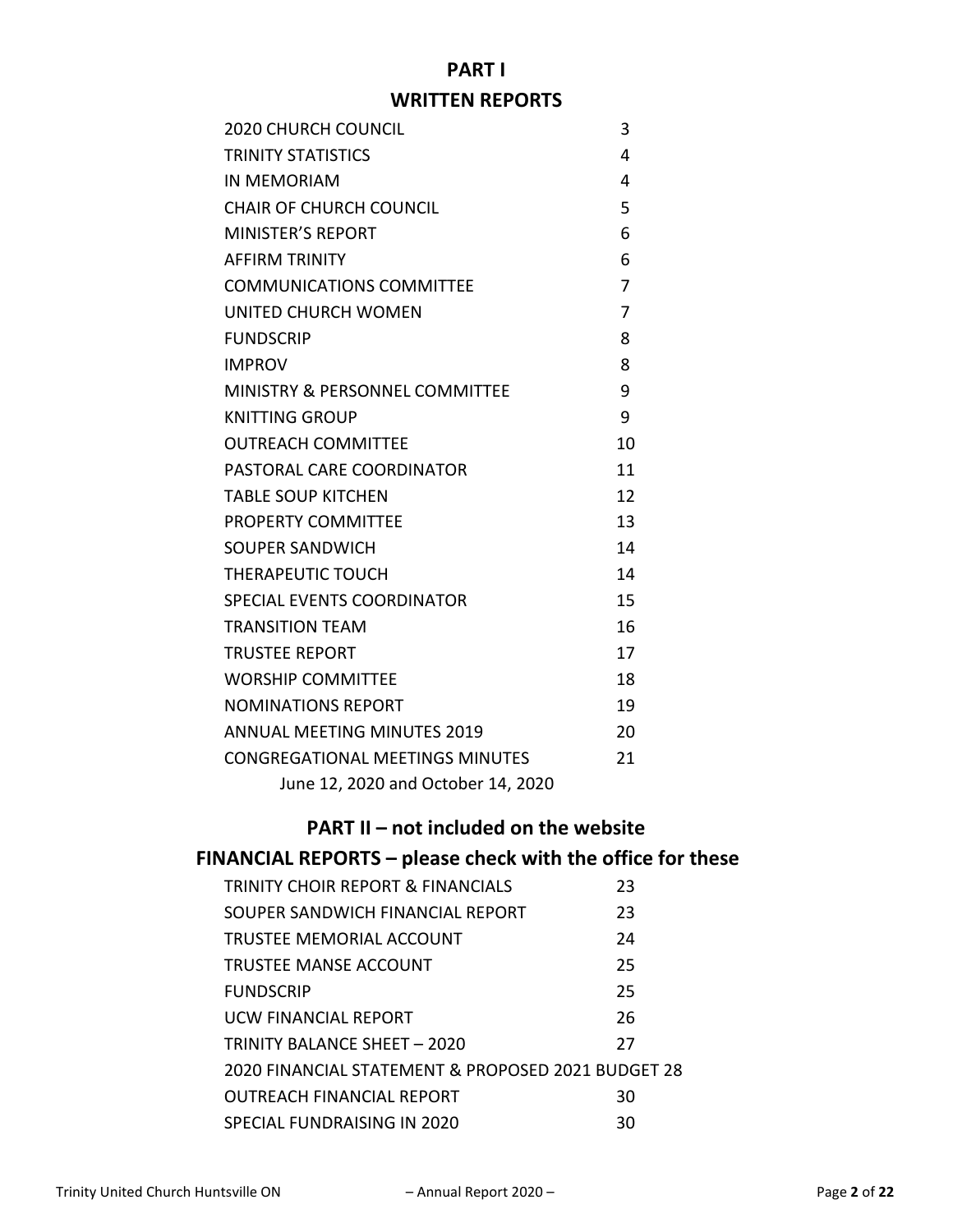## **Trinity United Church Council - 2020**

Chairperson – Will Gibson Acting Secretary – Murray Arnold Interim Minister – Rev. Murray Rounding, January – October Supply Minister - Rev. Peter Wyatt, November – January 2021

#### **Communications Committee**

Thelma Beaudry Lynda Arnold Suzette Nelson Zelda Dwyer

#### **Fellowship & Membership Committee**

Ethel Robinson Eleanor Fry Marion Boddy Peggy Peterson

#### **Finance Committee**

Gord Mitchell Doug Farrar Shane Baker Ron Strickland Larry Mitchell

#### **Ministry & Personnel Committee**

Linda Martin Judy White Susan Brenciaglia

#### **Outreach Committee**

Diane Schamehorn Janice Elliott Bonnie Gaughan Sylvia Leeder Doris Monahan Rick Boddy

#### **Property Committee**

Maurice McGill David Beaudry Ed Behm Judy Hall Chuck McClelland Kim Healey

#### **Trustees**

Murray Arnold Julie Brushey Alastair Dunlop Ross Gilbert Diane Litchfield Nancy Waxl

#### **Worship/Christian Education Committee**

Eva Black Sheila Petch Ellen Pickering Lynne Thompson Wayne Witney Susan Brown Sue Hicks

**U.C.W.** Connie Goold

**Regional Rep(s)** Julie Brushey

**Transition Team Representative** Thelma Beaudry

A *special note of thanks* is extended to Trinity's 2020 Council for continuing in their positions through this year. This was requested due to the ongoing restructuring of Trinity's governance body.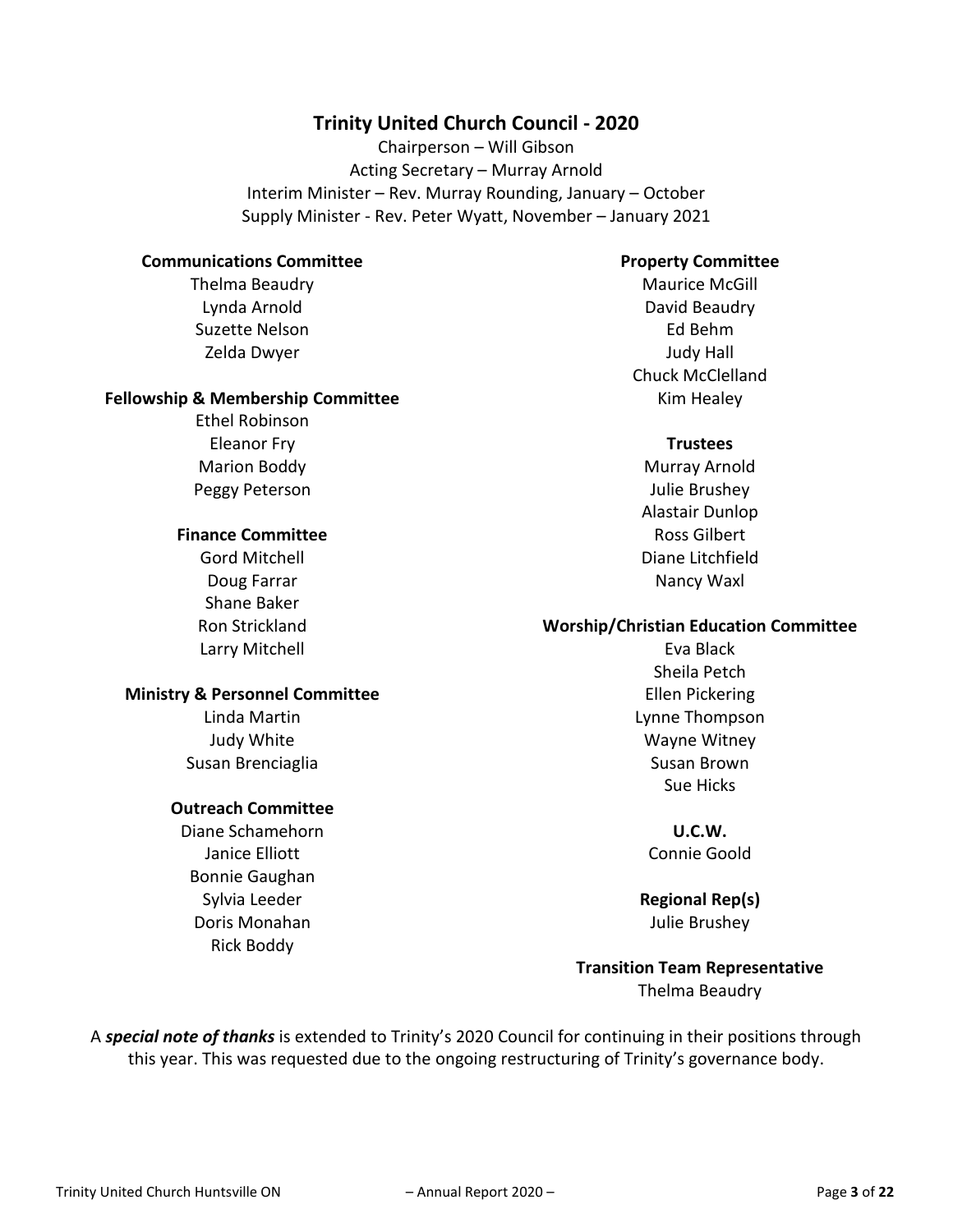# **Trinity Statistics**

|                                                      | 2015 | 2016 | 2017 | 2018           | 2019           | 2020     |
|------------------------------------------------------|------|------|------|----------------|----------------|----------|
| Number of marriages conducted by minister            | 13   | 12   | 15   | 7              | 0              |          |
| Number of baptisms                                   | 1    | 3    | 3    | 2              | 1              |          |
| Number of funerals conducted by minister             | 26   | 26   | 31   | 16             | 4              | 0        |
| Number of members received by transfer               | 6    | 9    | 17   | 0              | $\overline{2}$ | 0        |
| Number received by profession of faith               | 0    | 0    | 4    | 5              | $\Omega$       | $\Omega$ |
| Number of members removed by death                   | 8    | 4    | 10   | 10             | 11             | 13       |
| Number of members removed by transfer                | 1    | 1    | 0    | $\overline{2}$ | $\mathcal{P}$  | 1        |
| Number removed by Act of Council or request          |      | 17   |      |                | 13             |          |
| Roll correction added by Act of Council (April 2016) |      | 12   |      |                |                |          |
| <b>Total Membership</b>                              | 268  | 267  | 278  | 271            | 247            | 233      |
| Average Sunday attendance                            |      |      |      |                |                |          |
| (based on October and November)                      | 150  | 140  | 135  | 130            | 100            | $*50$    |
| Number of supporters (families and individuals       |      |      |      |                |                |          |
| who contribute by envelope or otherwise)             | 218  | 243  | 229  | 243            | 254            | 250      |

## Baptisms, Funerals, Marriages, Members

\*During October and November numbers in the Sanctuary were limited due to COVID-19 restrictions. Online YouTube services were offered also during this time and the average Sunday viewing was 83.

## **In Memoriam**

We remember the following with affection and gratitude for their contribution to church and community, as we extend again our sympathy to their families.

| **Bill Anderson    | Mary C. Davies     | **Mary Schifferdecker |                      |
|--------------------|--------------------|-----------------------|----------------------|
| **Joyce McKenzie   | **Georgina Hayward | **Vi McQuain          |                      |
| **Ruth Murdoch     | **Russ Goold       | **Al Taylor           |                      |
| **Lynn Seely-Smith | **Jim Boston       | Charley Leeder        |                      |
| **Don Nickalls     | **Joe Coulter      | **June Foeller        | <b>Robin Mautner</b> |

\*\* indicates names listed on the Membership Roll of Trinity United Church.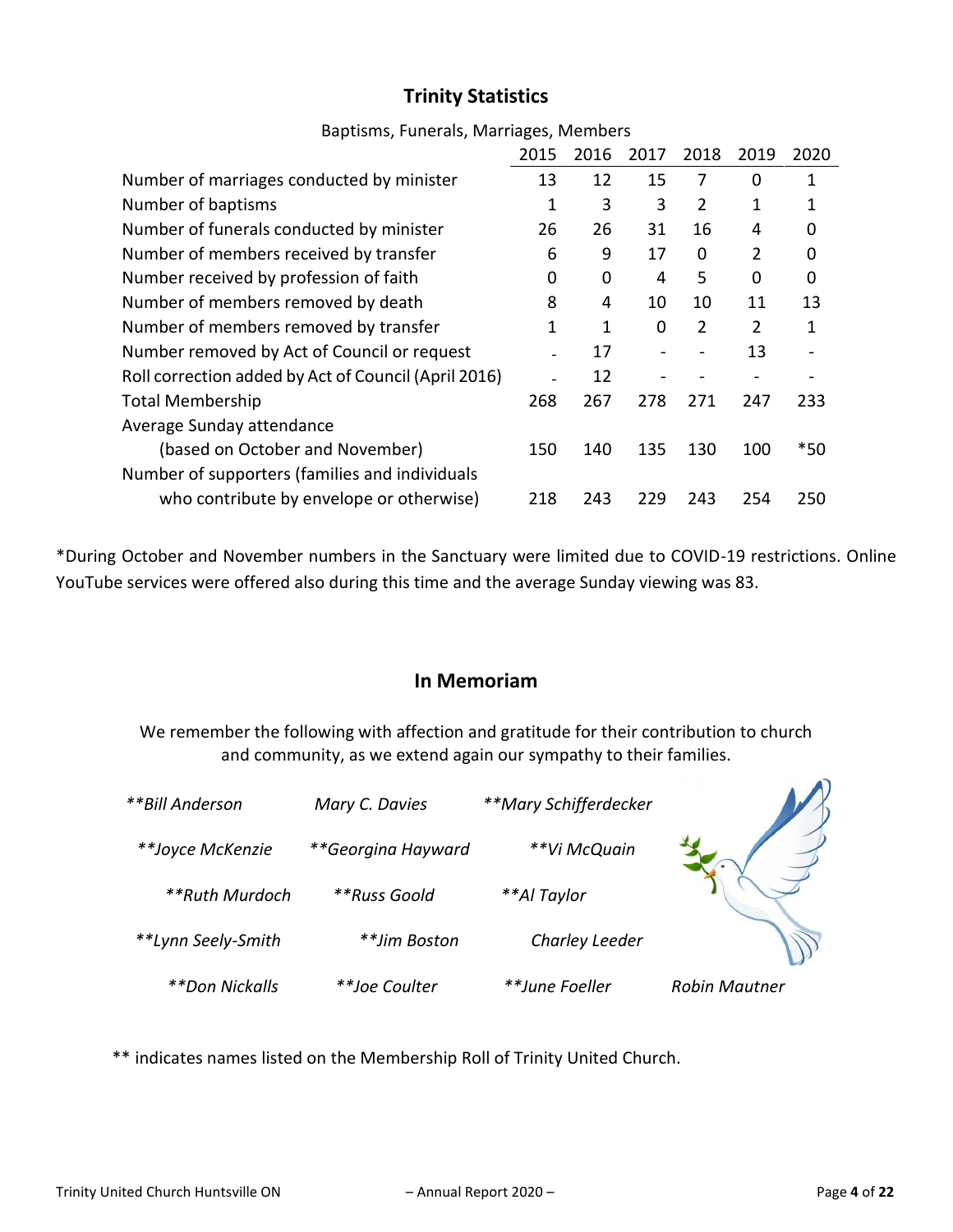# *Council Chair Report – Will Gibson*

2020 has been a year of preparation and building for the future from my perspective as Council Chair.

We were successful in completing our Interim Ministry period, drafting a new Mission and Vision to provide direction for the future. A big thank you to our Transition committee led by Lynda Arnold and Reverend Murray Rounding. Their many hours of work to gather information from the congregation and translate this into the Mission and Vision for Trinity are greatly appreciated. It is now up to us to make the transition from Vision to Action and that is one of my goals for the foreseeable future.

We were successful in searching for and calling a new Minister, Diane Knowles. Another big thank you to our Search Team. We are all excited about the ministry and leadership that Diane will bring to Trinity.

We were successful in starting on the path to an Affirming Congregation. Despite the challenges of this year this committee has begun the process to "reach out to all, welcoming diversity". Please support their efforts by reading the information on the Trinity website.

We found new ways to do "Church". When the lockdown started in March, the decision was made to record and present Trinity's services in much the same manner that they always have been. Starting on March 22<sup>nd</sup>, YouTube church with Johnny and Murray became the norm. When we were able to return to limited inperson services in June in Trinity Hall, we continued to record the services in the Sanctuary weekly as well. Eventually Alastair Dunlop got involved and greatly improved the quality of our online presentations. We are now working toward acquiring the equipment needed to 'live stream' our weekly services so that in the long run everyone will have access to the Sunday 10am service whether in-person or at home on their devices.

Thank you to Peter Wyatt for his 3 months as our Supply Minister. I have really enjoyed his services and thoughtful leadership.

In some ways I suspect that 2021 will be more challenging than 2020. We will be challenged to generate additional income with the ending of the Government Wage Subsidies that saved us in 2020. Our rental income has disappeared and our ability to do the Special Fundraising events will continue to be curtailed through most of 2021. Our expenses however have not decreased.

We will be introducing our new plan for Trinity's governance at the AGM. I am confident that this new streamlined Church Board and functional teams will be able to provide the leadership that Trinity requires. I hope that as many of you as possible can attend either by Zoom or telephone to hear the details of the plans for our future.

Thanks for all the support that I have received as Council Chair over the past year.

#### ~ ~ ~ ~ ~ ~ ~ ~

Trinity's Proposed new Governing Structure consists of

*Board of Directors* – 7 Trinity Members - 3 elected and 4 by virtue of their position *10 Teams* with 1 or 2 Team Leaders: Communication & Technology, Facility Management, Hospitality, Ministry & Personnel, Pastoral Care, Outreach, Spiritual Nurture, Stewardship, Trustees, and Worship. The Teams may add members from the congregation as programmes or initiatives require.

See details in the 2021 Proposed Constitution and also the Nominations Report on page 19.

 $\sim$   $\sim$   $\sim$   $\sim$   $\sim$   $\sim$   $\sim$ 

2020 AD Supplemental – Moses announcements the  $11<sup>TH</sup>$  COMMANDMENT: *THOU SHALT NOT COVID THY NEIGHBOR'S LIFE. WEAR THY MASK*.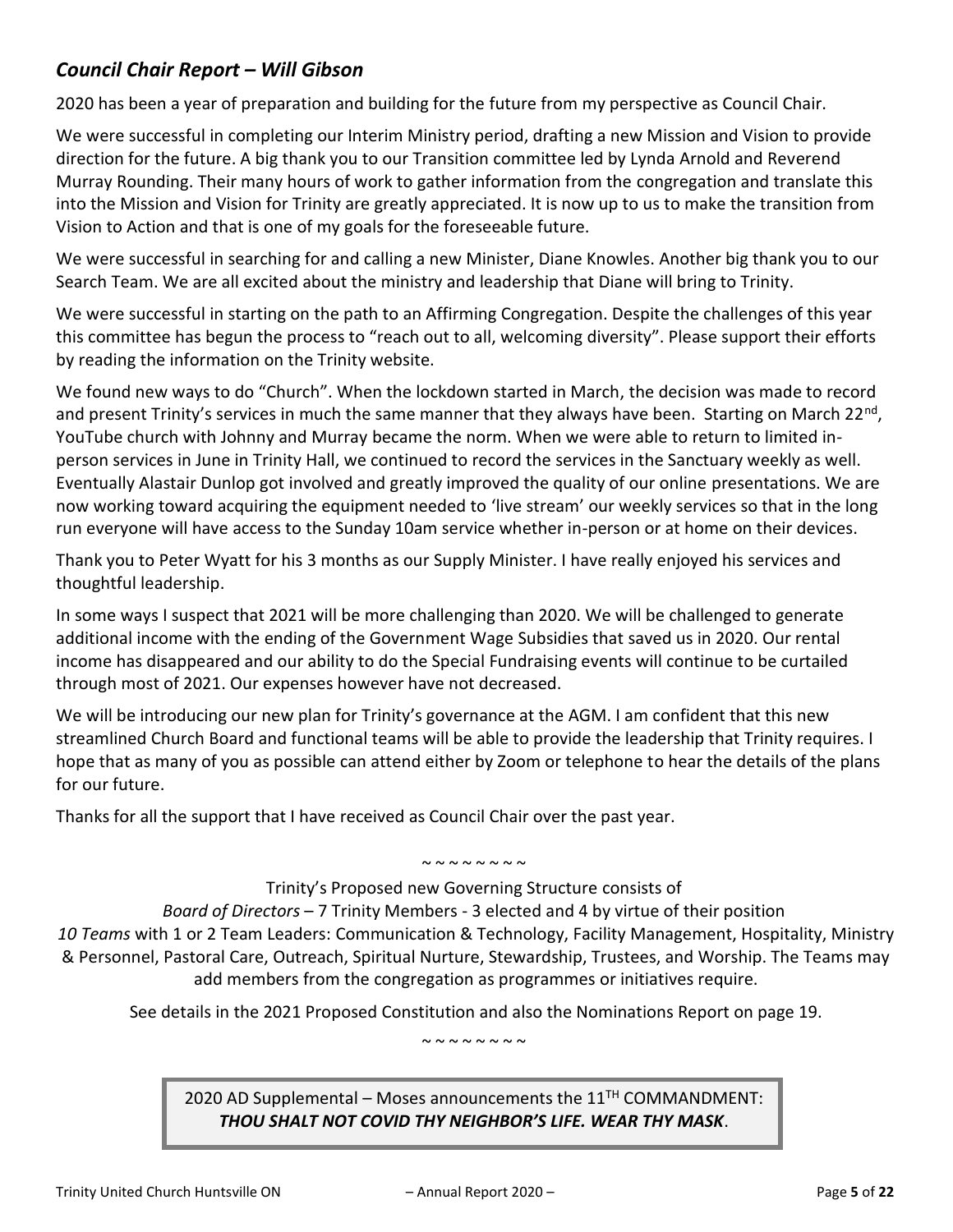# *Supply Minister's Report – Peter Wyatt*

It has been a delight for me to serve with Trinity folk through these three months of half-time supply ministry. I appreciated the opportunity to collaborate with your Minister of Music, Johnny Langille, and the soloists/song leaders who provided sung musical support. While we could meet together in person, I experienced moments of transporting joy leading worship in your Sanctuary. When, just before Christmas, we had to revert to pre-recording services, my admiration for videographers and music leaders deepened.

It has been encouraging to work with other church staff. Suzy Simson and Judy Hall have welcomed and been supportive of this stranger in their competent ways. Karen Hamra has been an invaluable colleague as Coordinator of Pastoral Care, and it has been a pleasure to have her leading occasionally in prayer in our services. My own pastoral contacts have been chiefly carried out by telephone.

Individual lay leaders have helped me understand something of the Trinity context and shared their knowledge of the congregation as decisions have been made. I felt accompanied in ministry through frequent contact with Will Gibson, Council Chair, and Sue Hicks, Worship Committee Chair. I have benefitted from conversations with Lynda Arnold about the work of the Transition Team, with Thelma Beaudry about the Affirming initiative, and with Linda Martin, Ministry and Personnel Chair, about the staff complement. Will Gibson and Alastair Dunlop have served as videographers during my time at Trinity, and Alastair has provided tutorials on the complexities of Zoom.

As I reflect on my time at Trinity, I am confident that your new minister, Diane Knowles, will find the congregation as welcoming and responsive as I have, and ready to move into the future.

# *Affirm Trinity - Thelma Beaudry*

On June 26<sup>th</sup>, the Trinity Church Council adopted a goal to form a task group to develop a program leading to Trinity United becoming an Affirming congregation. Thelma Beaudry, Ken and Lila Deer, Judy Hall, Janice Elliot, Joanne Lips, and Justine McDonald, responded to an email sent to the congregation asking for volunteers to do this work. Murray Rounding, as the Interim Minister at that time, participated in the meetings.

This group met regularly to work on the following:

- Educate the task group on topics such as, why it is important to become an Affirming congregation; language connected with the LBGTQ+ community; homosexuality and the Bible.
- Create a link on Trinity's website so that the congregation can follow the work being done by the task group. Through this link members of the Trinity congregation can also ask questions that will be addressed by the task group.
- Connect with Resources useful for the educational journey.
- Plan for speakers and activities to explain and promote this journey.

Plans for speakers were made and then cancelled due to barriers presented by the COVID-19 pandemic. By December it was evident that we were at an impasse. There was little we could do until we could host activities where the congregation could become involved in the process. It was also felt that starting afresh when Rev. Diane Knowles joins us would be a good idea. Therefore, this group has not met since the middle of December. Resurrection of our meetings will be dependent on pandemic rules and regulations concerning gatherings.

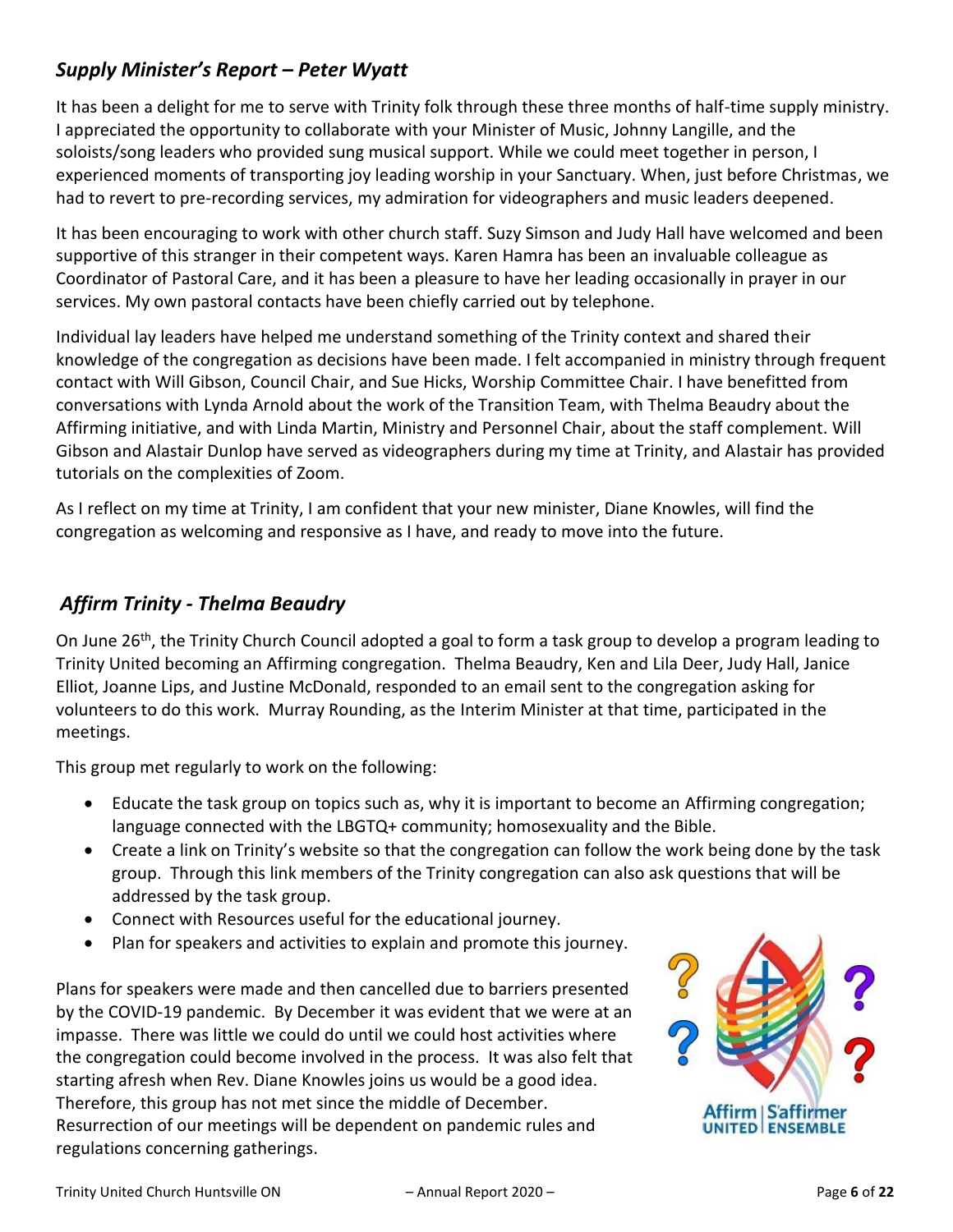# *Communications Committee - Thelma Beaudry*

The year 2020, what can you say about a year that has forced an entire country to learn how to deal with the consequences of a global pandemic? We have had to learn how to connect in new and different ways. We have had to learn how to practice self-care with new skills to cope with the isolation and restrictions that have been imposed for the well-being of our communities. The Dragonfly, in a very small way, has continued to keep our congregation informed of what is happening at Trinity United Church.

Our committee consists of myself as Chair, Lynda Arnold, Zelda Dwyer, Suzette Nelson and Marion Nichols. Pandemic restrictions have prevented us from meeting. The bulk of our work this year has fallen into the lap of Lynda Arnold. I would like to extend a huge thank you to her for her amazing skills used to keep the website up-to-date and to create our amazing quarterly newsletter that is posted on the website. The quality of our newsletter has grown in leaps and bounds because of her creativity. Printed copies have been made available to our

members that do not have on-line access or are in homes. As always, Suzy Simson continues to assist us in our efforts.

The year 2021 brings hope and excitement as we start a journey with our new minister, Reverend Diane Knowles. The Dragonfly and our website will continue to keep you posted on what is happening at Trinity. Remember, this is your newsletter. If you have a contribution to make, please do not be shy. Contact a committee member and we will do our best to include your thoughts.

This submission will be my last as I have advised Council that I will be stepping down from this role. It has been a wonderful experience and I would encourage anyone interested, to connect with Will Gibson or Lynda Arnold about volunteering to be on this committee. Trinity United Church is an amazing organization with a spirit that exemplifies what our role in our community should be – outreaching, caring and spirit-filled.



# *United Church Women - Nancy Waxl*

January 26<sup>th</sup> was our annual Leprosy Luncheon which we support every year. It was our turn this year to donate cookies for the Blood Donor Clinic and to help on the day of at Faith Baptist Church. This was held on February 17<sup>th</sup>. We hosted the World Day of Prayer this year on March  $6<sup>th</sup>$ . Then COVID-19 appeared and curtailed many of our events, namely our St. Patrick's Lunch which would have happened on March 15<sup>th</sup>.

Our meetings were cancelled too. You could say we had a mini-frosty fair on our November Souper Sandwich Takeout Day, when we had preserves, relishes, Christmas Cake and cookies donated to sell on a table set up outside the church along with our soup pick-ups. Many thanks to Thelma Beaudry, Lori Sild, Julie Brushey, Shirley Woodard, Linda Martin, Jane Booker and Deanna McKee. The Knitting Group also had a successful sale that day, selling knitted items, such as mitts, hats, and hug shawls. So far, the weather has cooperated with any outside events.

We want to thank Deanna McKee for keeping in touch with members by sending out birthday and get-well cards. It is always a nice surprise on a special day!

Our thanks to our Treasurer, Shirley Woodard, who has enclosed our Financial Annual report (*found on page 26*).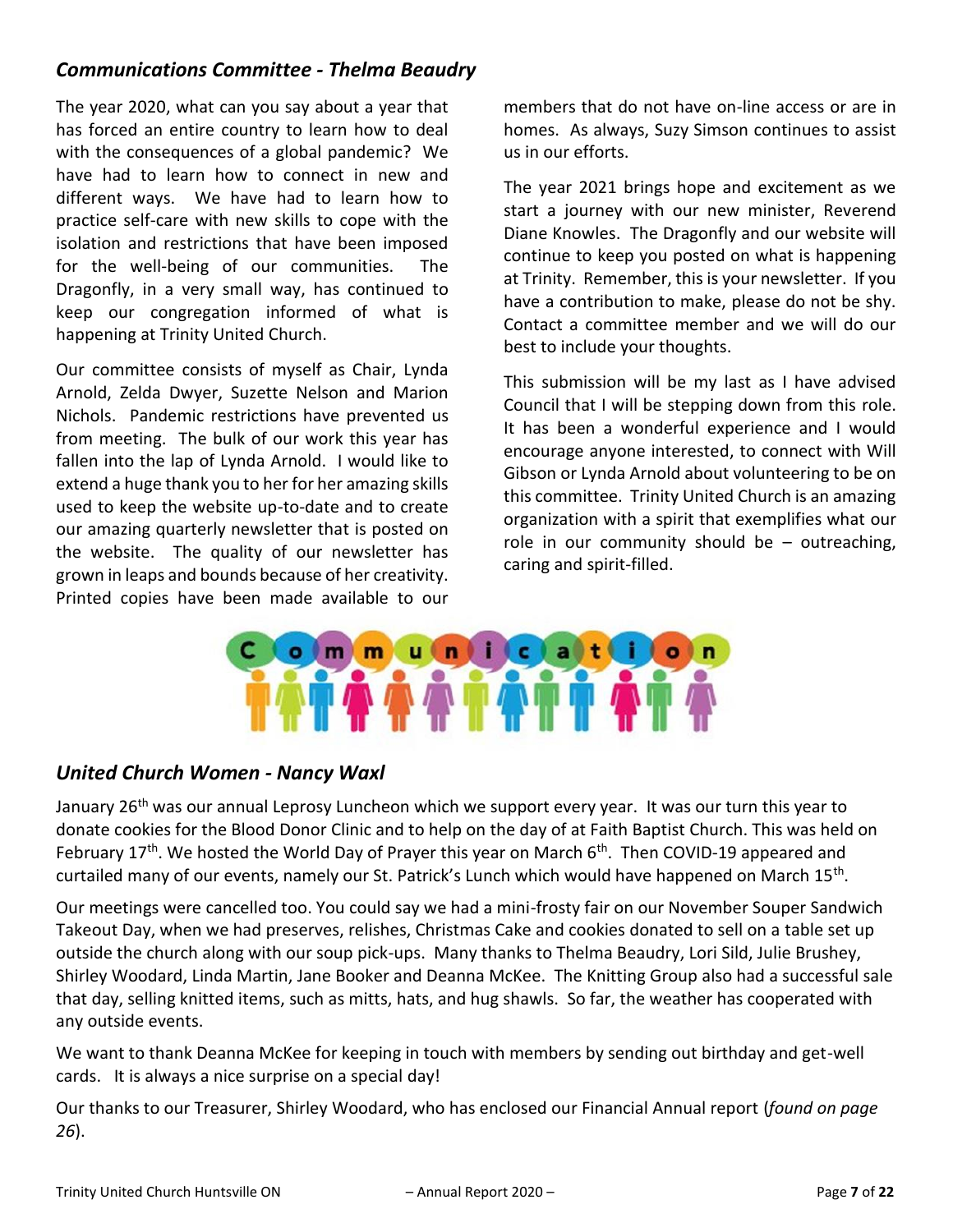# *FundScrip 2020 – Gord Mitchell*

In spite of COVID-19, last year was the best year yet for FundScrip which currently consists of 24 regular supporters. We earned \$4139.00 for our church in 2020. This major fund-raising program was started in October 2016 by Fran Mitchell and has earned \$15,818.35 for Trinity to date. The money received by our church is paid 100% by the FundScrip Program.

This program is one of the best income sources that our church has had in a long time – and especially in this time of COVID-19 when our special events have been greatly curtailed.

Simply email your order to Gord and Fran Mitchell. Your options for paying include: e-Transfer directly into the church's bank account or deliver cash or cheques to our home. When the cards arrive back in Huntsville, five days later, Fran and Gord deliver the in-town orders; the remainder are picked up at our home on Lake Drive.

When you purchase these prepaid store cards, you become a major part of the fundraising for our church and for that we are most grateful.

Call Gord Mitchell at (705) 571 -1033 (cell) or at home (705) 789 -2062 or email mitchg@vianet.ca for more information, and I will gladly assist you in becoming a supporter of FundScrip.

Looking forward to your continued support in 2021.

*(see page 25 for the FundScrip Financial details)*

# *Improv 2020 - Kim Lambert*

IMPROV continues to be up and running, thanks to ZOOM and its dedicated leaders and members. Twelve of our 20 members were present at our last ZOOM meeting on January 19<sup>th</sup>. We temporarily suspend the anxieties and uncertainties of the present in order to learn and practice the skills of IMPROVISATION. These enrich our daily relationships by teaching us to listen to and receive what the other person is saying or doing and to trust each other.

This all requires interaction between the participants. We were devastated when Trinity United Church had to close itself to all activities and groups last March. In fact, at the time we were planning a fund-raising adventure with the Outreach Committee. We could not continue to meet anywhere in a group because masks would be required and thus defeat our ability to interact meaningfully.

In early May a member of our group, Jamie Hassard, introduced us to ZOOM. With the mentorship of Ken Cole, who has many years of practice leading improvisation groups, Jamie and Ken spent the summer with us experimenting with ZOOM and with ZOOM-appropriate improvisation activities. Over these last months our comfort level has increased and we have even gained some new members and mastered some new games.

If your curiosity or interest has been aroused, we meet on ZOOM via the comfort of your own home each Tuesday evening from 7-8:30 PM. You are most welcome to join our group or to just listen to us. You will be guaranteed some good belly laughs and a brief vacation from the vicissitudes of daily life.

For any further information, please contact Kim at [kimnad@xplornet.ca](mailto:kimnad@xplornet.ca) or at 705-789-2869.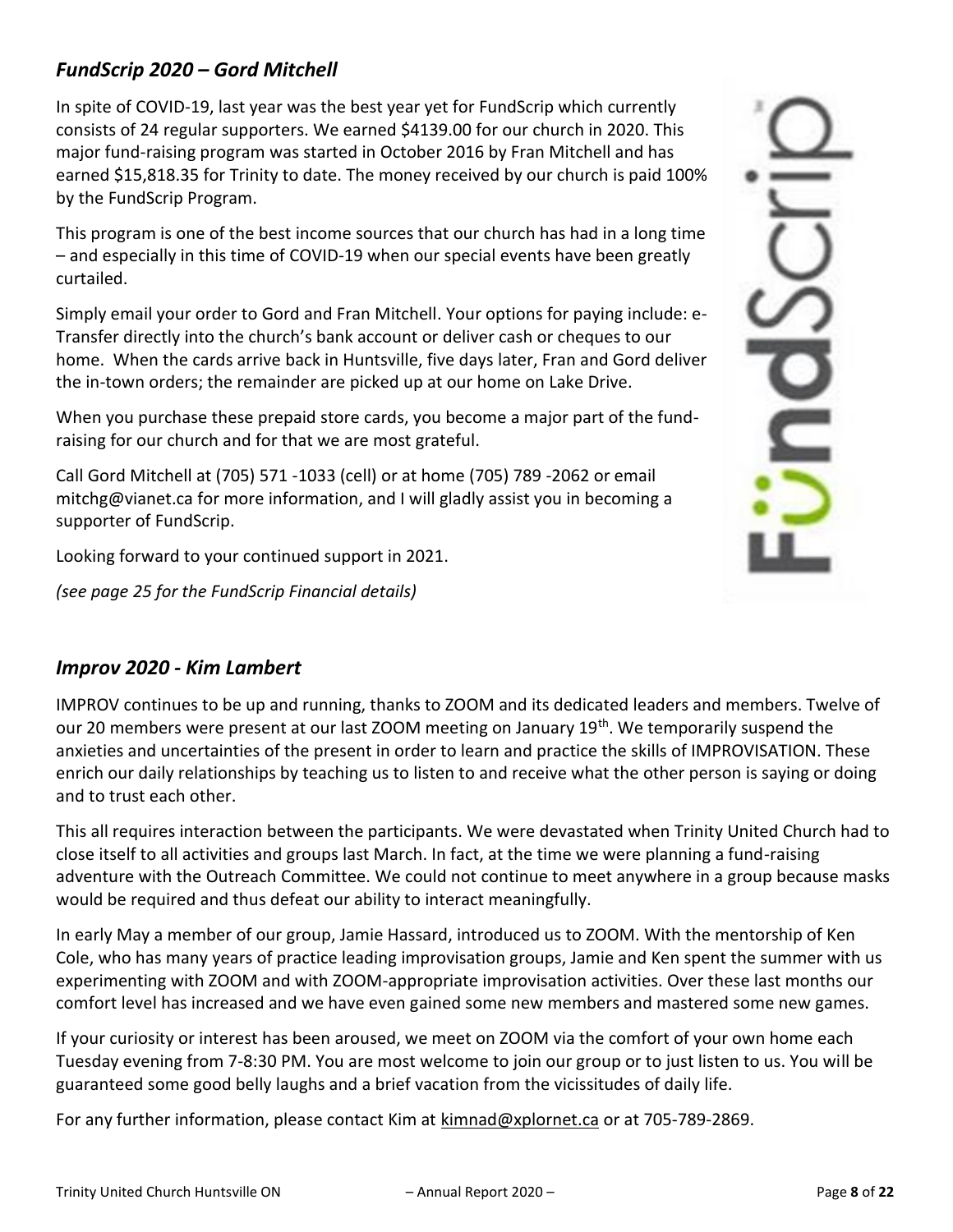# *Ministry & Personnel Committee – Linda Martin*

Committee Members: Susan Brenciaglia, Judy White - Co-Chair, Linda Martin - Co-Chair

The purpose of our Committee is

- to be available for consultation and support of all staff and contractors,
- to oversee the relationship of staff/contractors with each other and the congregation,
- to facilitate annual performance reviews as it relates to the goals and programs at Trinity,
- to prepare, review and revise job descriptions and contracts in consultation with the Minister and appropriate committee chairs.

In 2020, Trinity's staff and contract personnel were: Rev. Murray Rounding - Interim Minister; Reverend Doctor Peter Wyatt - Supply Minister; Rev. Nina Fulford - Supply Minister; Suzy Simson - Church Administrator; Johnny Langille - Minister of Music; Judy Hall - Custodian; Bill Corrigan - Treasurer; and Karen Hamra, Pastoral Care Coordinator.

Although our church doors were closed most of 2020, our staff worked behind the scenes ensuring the work of our church was done, albeit in a different way.

For most of the year, church services were recorded and made available to the congregation on YouTube which minimized the number of people and hours spent inside the church throughout the week.

During this time and after Sunday Services were permitted in the church again, some of Trinity's staff, Council members and members of the congregation ensured that Trinity Hall, the Sanctuary and any other rooms used, were sanitized as necessary. Contact tracing was also done diligently.

As a result of declining revenue, Custodian Wayne Stahls was given 30 days notice that his contract would be cancelled effective April 22, 2020.

During the summer months, the Custodian's position description was reviewed and revised. It was then advertised and Judy Hall was the successful applicant resulting in a contract being issued effective September 1, 2020. Wayne Stahls declined the invitation to apply for the newly revised position.

Sadly, Johnny was found unconscious in his apartment shortly after Christmas and is still very ill. Many prayers are being said for him and we are hopeful that he will soon regain consciousness.

KyungA Lee is providing music for the weekly service as required.

The flexibility and adaptability of our staff was very much appreciated during this tumultuous time.

## *Knitting Group – Johanna van Ewijk*

With a prayer, we keep knitting a shawl; It helps us ignore Covid's pall, With a pattern from Joan We have knit on, alone; But we hope we can meet in the fall.



The group continues to knit shawls for the hospital chaplain.

Members include Liz Arnold, Joan Behm, Julie Brushey, Elsie Corrigan, Audrey Dickson, Barb Martin, Lynn McGregor, Lynn Montgomery and Johanna van Ewijk.

If you know of someone who needs a shawl, please contact: Joan Behm 705-788-5838 or Karen Hamra 705-788-2699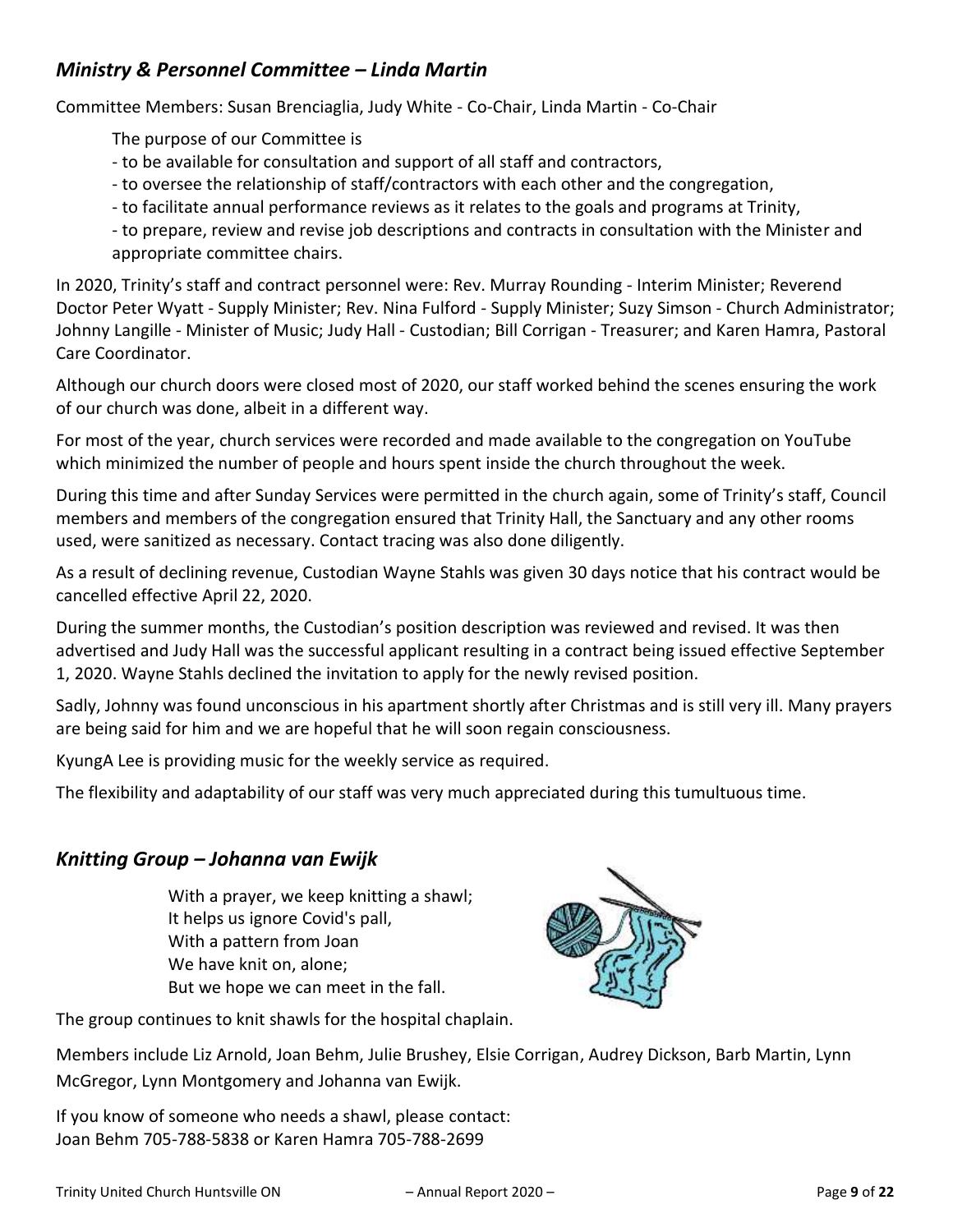# *Outreach Committee – Diane Schamehorn*

With the closing of a different year in our lives for 2020, we are looking forward to a year of seeing each other again, opening our church to attend weekly church services, Coffee Hour, enjoying the Souper Sandwich Luncheon and everything we were not able to participate in during COVID-19. We would like to thank all our front-line workers from Trinity United who kept us in touch with what was happening in the church and provided online church services. Even at my age, I learned how to attend Zoom meetings.

This year, we continued to assist families in our area, by providing food for those less fortunate than others. It was a challenging year, with working parents at home with no income, while their businesses were shut down, and teaching their school age children.

In January, the Outreach Committee initiated a new program, by asking our church family, to provide food items each month to help keep the shelves at the food banks full. This was very well received and we would like to thank you for your generous donations. We are looking forward to keeping this important project ongoing. In 2020, we collected approximately 500 food items to give to the Salvation Army, which was excellent considering the amount of time the church was open for worship services.

In the spring, the District of Muskoka, issued a cheque to Trinity, for the amount of \$5,000.00 to be used to help people in these uncertain times. We did a pizza night for the Community Living residence, and provided a meal to Rick and Marion Boddy, after the tragic and sudden loss of their son-in-law. The remainder of the money was used to purchase food cards from FundScrip. We worked with the Salvation Army so we could purchase nutritious food for families in need. This money was used to buy fresh fruit and vegetables along with other basic foods.

In December, we participated in White Gift Sunday with the giving of gift cards, along with all the great knitting and the purchasing of socks, etc. We received \$3,540 in a variety of gift cards. Rick Boddy and I, delivered the cards and warm clothing to the Table Soup Bank on December 15<sup>th</sup>. And, they

wanted to say a BIG THANK YOU. This would not have been possible without your love to our community. So, many thanks.

We have held in reserve \$500.00 to assist anyone in our community after a sudden tragedy or just to put more food on their family table. If you know of anyone in need, please contact a member of the community or Suzy in the church office.

This year in December, we opened up our Trinity Hall to assist the Fire Department on their annual food drive. This was accomplished, and organized through the Fire Dept, Salvation Army, and our Scout group, to keep the volunteers at the safe social-distancing protocol. I was amazed to see so much generosity from our town to support the Salvation Army. The hall was full of food. We should be very proud, as a loving community, to work in unity, amid the love of our God with others.

We continued to give monthly gift cards of \$100.00 each to the Women's Shelter and Salvation Army. If you have any idea where we can help, please let us know.



I would like to thank everyone for your thoughts and prayers to Sylvia Leeder on the loss of a great husband, and to Rick Boddy after his stroke and difficult year. Thank you also, to Doris Monahan, Janice Elliott and Bonnie Gaughan who worked on this outstanding Outreach Committee. We make a great team!

Our goal next year, is to be able to provide essential funds to the United Church of Canada – Mission and Service.

*(Outreach Financial details are found on page 30.)*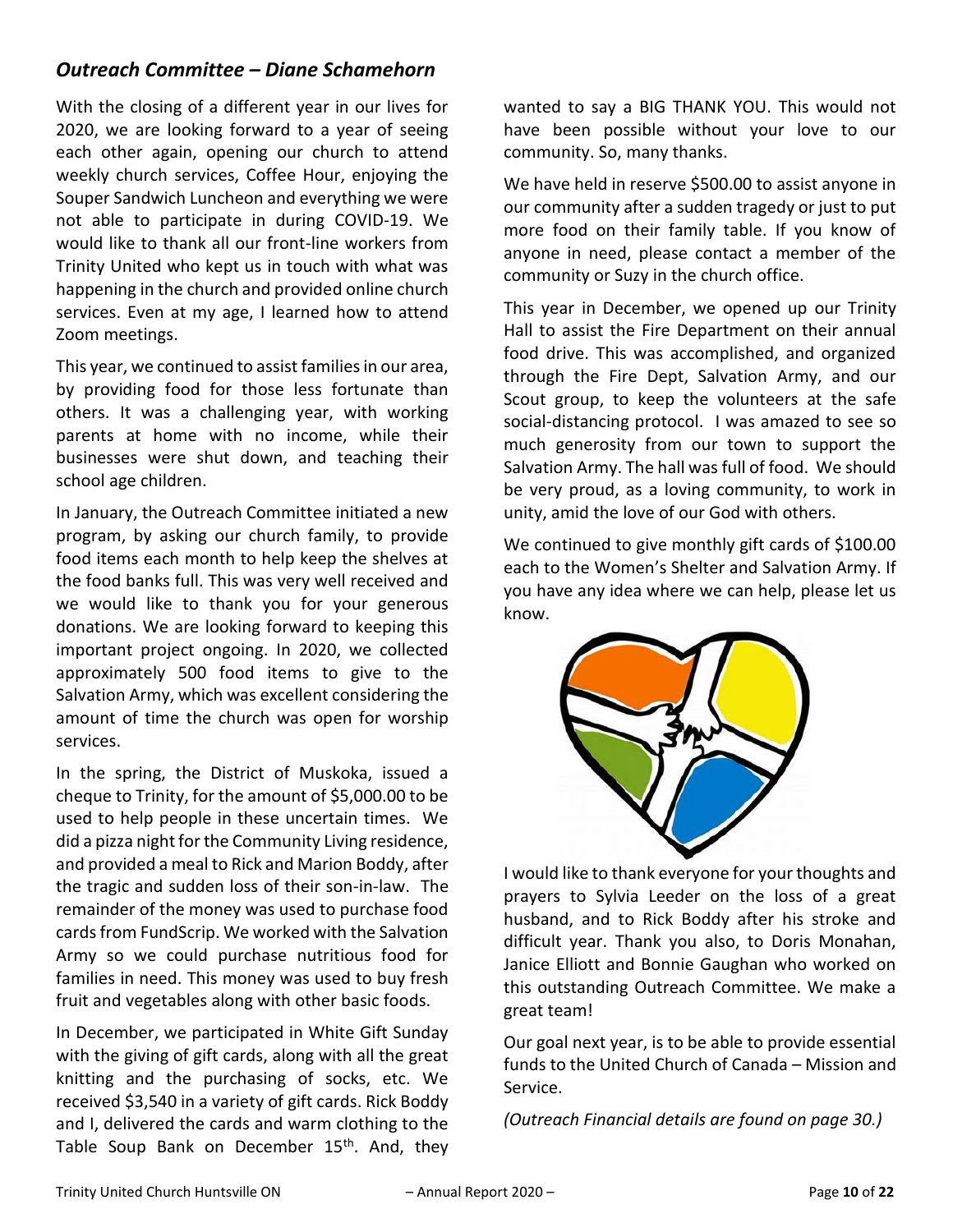# *Pastoral Care Team – Karen Hamra*

What a roller coaster of a year!! It seems we are still riding that roller coaster and hopefully the ride will be a little less daunting this year.

Social distancing and lock downs due to COVID-19 have created a collective sadness, stress and fear of which we have never experienced. As well, we have had many losses this year in our Trinity family. With the COVID-19 restrictions we have not been able to support, in our normal way, each other as a community. Our hearts are still grieving along with so many who have lost loved ones and/or the ability to see loved ones.

We are in this together and hopefully we have felt some comfort that we are not alone as we continue to find ways to support each other.

Pastoral Care has been an ongoing ministry at Trinity, through the Minister and volunteers for many years. In addition, the Pastoral Care Coordinator provides pastoral care to the members and supports the volunteers in this ministry. This position reports to the Minister and is accountable to the Church Council.

The Pastoral Care Team provides for the pastoral care needs of the members and extended family members of Trinity as suggested or requested. The team meets once a month to review and offer support for visits, provide training as needed and to provide spiritual support to each other. This year we met/connected monthly, in person or by email.

The team provides individual pastoral care support through in-person visits or by phone. Church members are visited in their homes, or hospital, or retirement/LTC residence, or hospice. The Pastoral Care Team supports Trinity members who are lonely, ill, dying, grieving, struggling with a life/health issues, shut-in, live alone, or in need of community/spiritual connection.

Within this strange year the Pastoral Care Team has continued to reach out to help our Trinity family feel connected and supported. We supported about 40 members on our regular pastoral care list, about 20 additional members who do not have internet access, and many other members this year who lost loved ones or were experiencing health issues, or distress. During 2020 there were times when we could visit in-person, with and without masks and social distancing. When we couldn't visit in person, we made phone calls and/or sent cards, and/or emails. We delivered many hug shawls this year to grieving members. And in November we also sent hugs via cards to the members we are supporting. Due to COVID-19 restrictions we were not able to send Easter or Christmas flowers this year and instead sent cards to those members.

A monthly, home-based spiritual support group for 3 members, not able to attend church, was being facilitated until March, and then we connected through email once a month.

The music and chapel services organized at the seniors' residences were suspended, for most of 2020. Johnny Langille graciously offered phone music sessions with some of the residents for a few months. We do hope both of these ministries will be able to restart at some point in 2021.

As a result of my Spiritual Care position at MAHC, when visitors were restricted, I was able to visit and offer support to those members with health issues in the Muskoka hospitals. I was also able to offer end-of-life support to a member at Muskoka Landing.

Our grief support this year began as one/one support in-person or by phone or email as protocols allowed. In November, with the ability to meet at the church, we were able to facilitate an in-person grief group of 5 participants once a week for 6 weeks. It was well received and follow up sessions are planned for 2021 along with the plans to host another group in the spring.

For 2021, and also due to the stress of COVID-19 on our younger families at Trinity, we are planning to explore with them their pastoral care needs.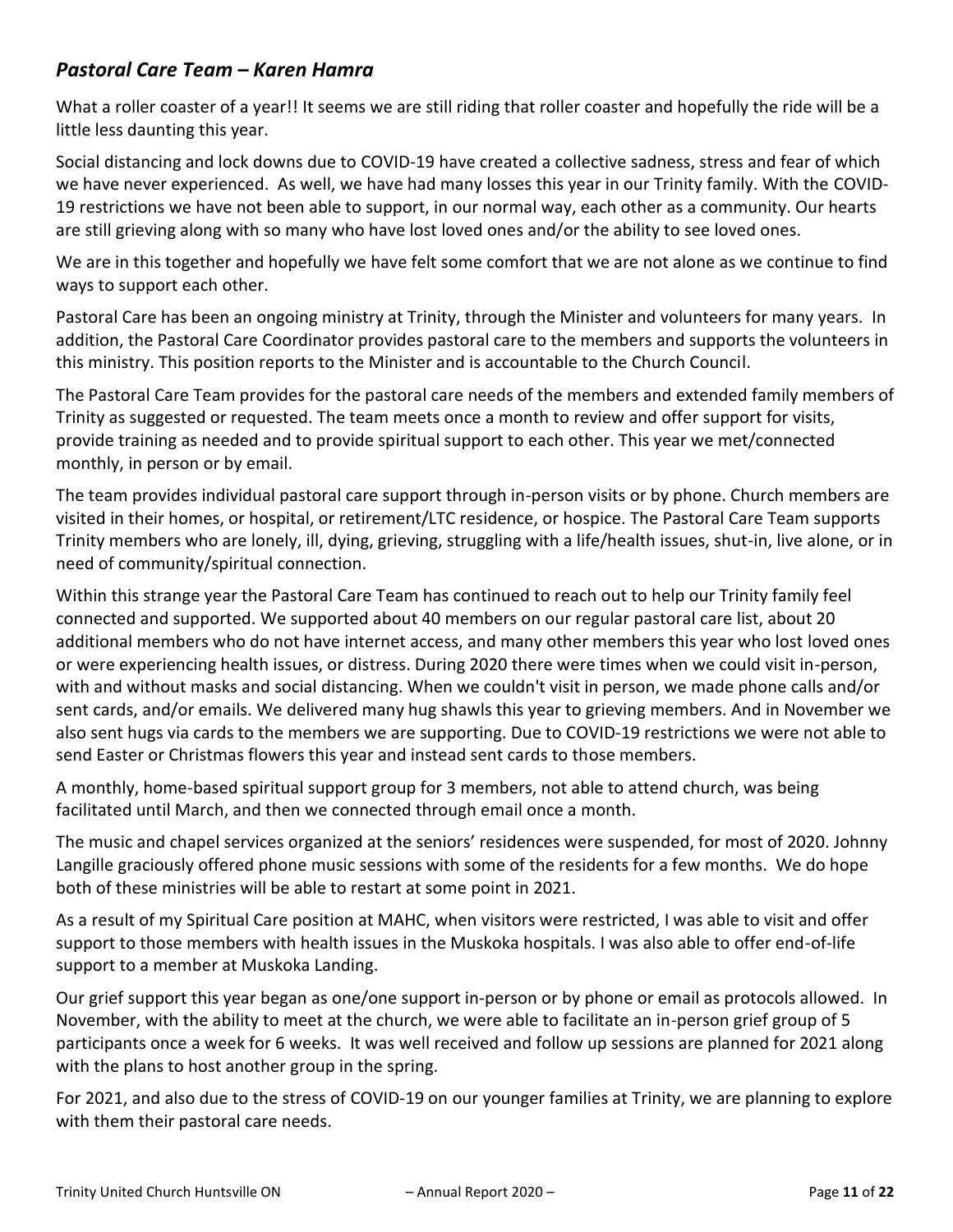None of this work would be possible without the dedicated and compassionate Pastoral Care Team of: Julie Brushey, Joan Behm, Liz Arnold, Pat Crawford, Nadya Tarasoff, Nancy Waxl (and for your card designing), Ken and Lila Deer, Rob Attfield, Lynn McGregor, and Connie Goold. Thank you! Thank you! Thank you!

As well we extend a warm thank you to Rev. Nina Fulford who provided, when possible, chapel services, and Johnny Langille for musical sessions, at the seniors' residences.

My heartfelt gratitude to Judy White for her generosity and kindness in providing the grief group resources and for co-facilitating the group with me.

Thank you also to Ethel Robinson who graciously helped in our consultations regarding the possibility of flowers this past year.

Our gratitude also extends to the Knitting group who make the wonderful hug shawls we provide to our members.



And last but not least, Suzy Simson, who is a joy to work with and supports my many photocopying and administrative requests. Merci Beaucoup!

Despite the times and the unknowns, we are moving thorough this with each other and with a loving God. I pray you feel the presence of both.

Thank you for the opportunity to contribute to this ministry at Trinity.

May God's peace be with you, Karen Hamra, Pastoral Care Coordinator

# *The Table Soup Kitchen in Trinity Hall - Justine McDonnell*

In 2010, The Table Soup Kitchen was told that it could no longer use the West Road "Stone School House" as a site to serve Monday night dinners to a growing number of deserving guests who were in need of a healthy dinner. The Soup Kitchen started serving dinners in St. Andrews every Thursday evening and had expanded to accommodate this community requirement. Guests were served, no questions asked, by volunteers who transported food to the site, prepared the dinners, cleaned up, and also provided a family gathering setting.

Rev. Derek, the Outreach Committee, and the UCW, made it achievable for the Monday dinners to be prepared and served in Trinity Hall from 2011 to March 2020 when the COVID-19 virus pandemic made this assistance impossible to continue.

During this time Trinity 's congregation, supporting this essential service, made it possible for 22,563 dinners to be prepared and served, with 2,566 dinners served to youth and children. The Table Soup Kitchen Foundation paid for the Trinity (UCW) stove and kitchen appliance repairs, provided all kitchen soaps and many staple food items.

The Soup Kitchen is now preparing take out dinners, Mondays and Thursdays, sometimes up to 100 each day, from the Community Kitchen (which was not built when the dinners were started) that is located beside The Table Soup Kitchen Food Bank and Exchange Store on Hanes Street, Huntsville.

Thank you to the congregation of Trinity United Church for these years of service to the Huntsville community.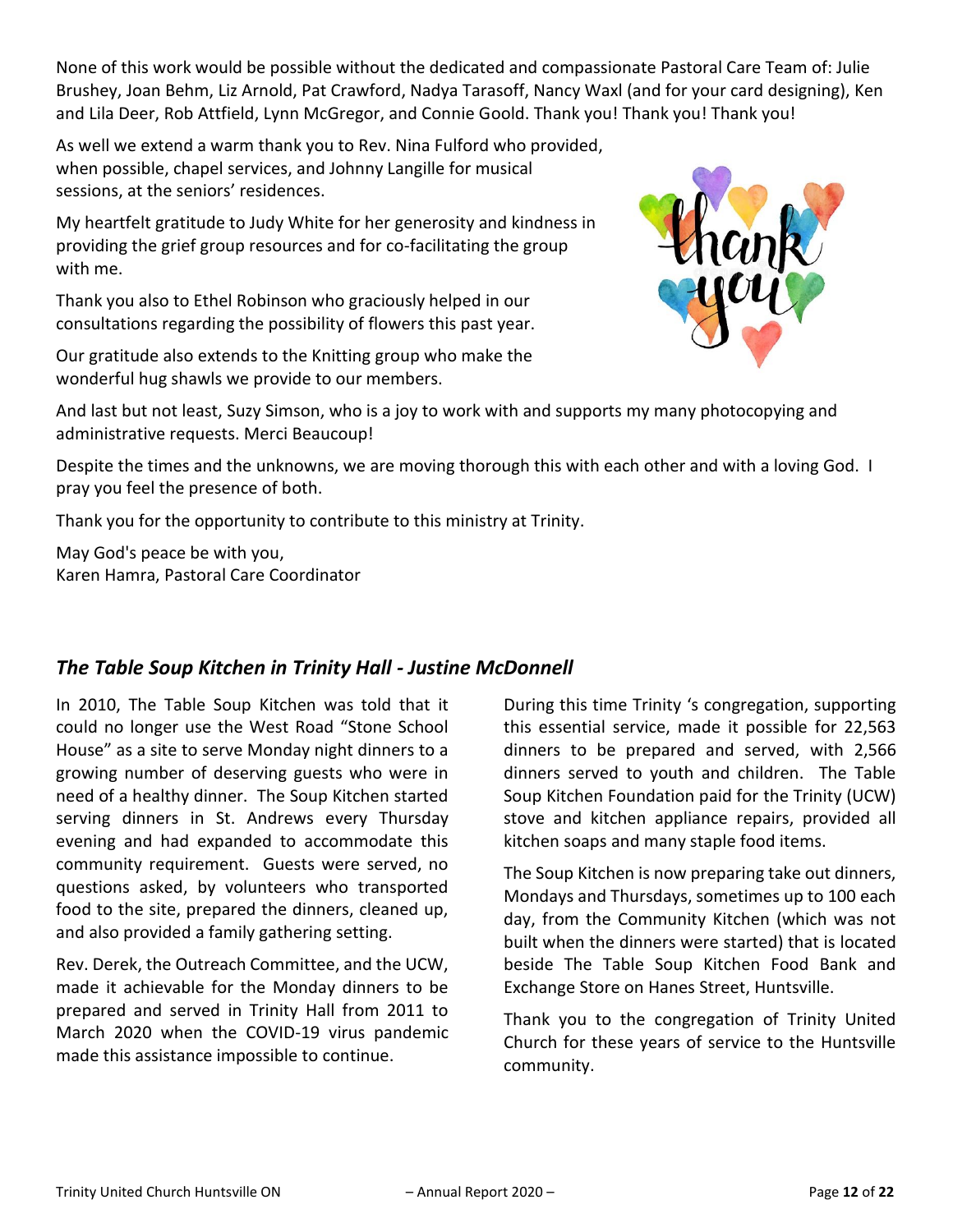# *Property Report – Maurice McGill*

The Property Committee has been busy through 2020 in spite of COVID-19.

- The concrete on the corner main entrance stairs was cracking and deteriorating badly. We contacted several contractors for prices and methods and how to repair the problem including a structural platform to place over the stairs. This was discussed with Chuck McClelland who has had experience with concrete and thought he could repair the problem, which he did. Once repaired, David and Thelma Beaudry painted the steps. This is not a long-standing solution, however there was shortage of money. There are quotations and drawings that can be used for the future in the Property files in the office.
- The back door of Trinity Hall is new and was installed by David Beaudry and Ed Behm. Again, all data is in the files in the office.
- The boiler and security alarm system are all working well and have been checked out and we have no problems there.
- Security to the Main Street north door is finished. This will be the entrance for renters using the downstairs to enter and exit instead of using the West Street entrance. Suzy has keys which will be issued to the renters.
- The West Street entrance ramp to Trinity Hall was completed with brick and concrete on the ramp giving good footing. This contracted job was overseen by Bob Monahan and Ed Behm.
- The door and frame for the West Street entrance needs to be replaced but has been put on hold at this time. Again, quotations and costs are in the Property files.
- Painting on the front entrances is in dire need but COVID-19 has put a halt to this project. I would suggest an interior decorator be contacted to choose a colour and we have a member of the church that I hope we can get for help on this.
- Lighting in the Hearth Room and hallways has been refurbished by Chuck McClelland.
- The hallways into the church and the coat area, have been redecorated by Rob Attfield and David Beaudry.
- New hand-rails from the main floor Sanctuary to the choir area were donated by Audrey Dickson and installed by Bob Monahan.
- The down drain and the stone work have been repaired on the north side of the church (Main Street).
- The West Street porch roof has been re-caulked by Chuck.

Thank you to Gord Booker, for all his help with electrical problems.

I would like to thank all of our group of seven for their help and time given over the years: David Beaudry, Ed Behm, Kim Healey, Judy Hall, Chuck McClelland and Bob Monahan.

Ps – I would like to thank everyone that I have had the privilege of working with over the past seven years and I think it is time that I retire as of Trinity's Annual Meeting.

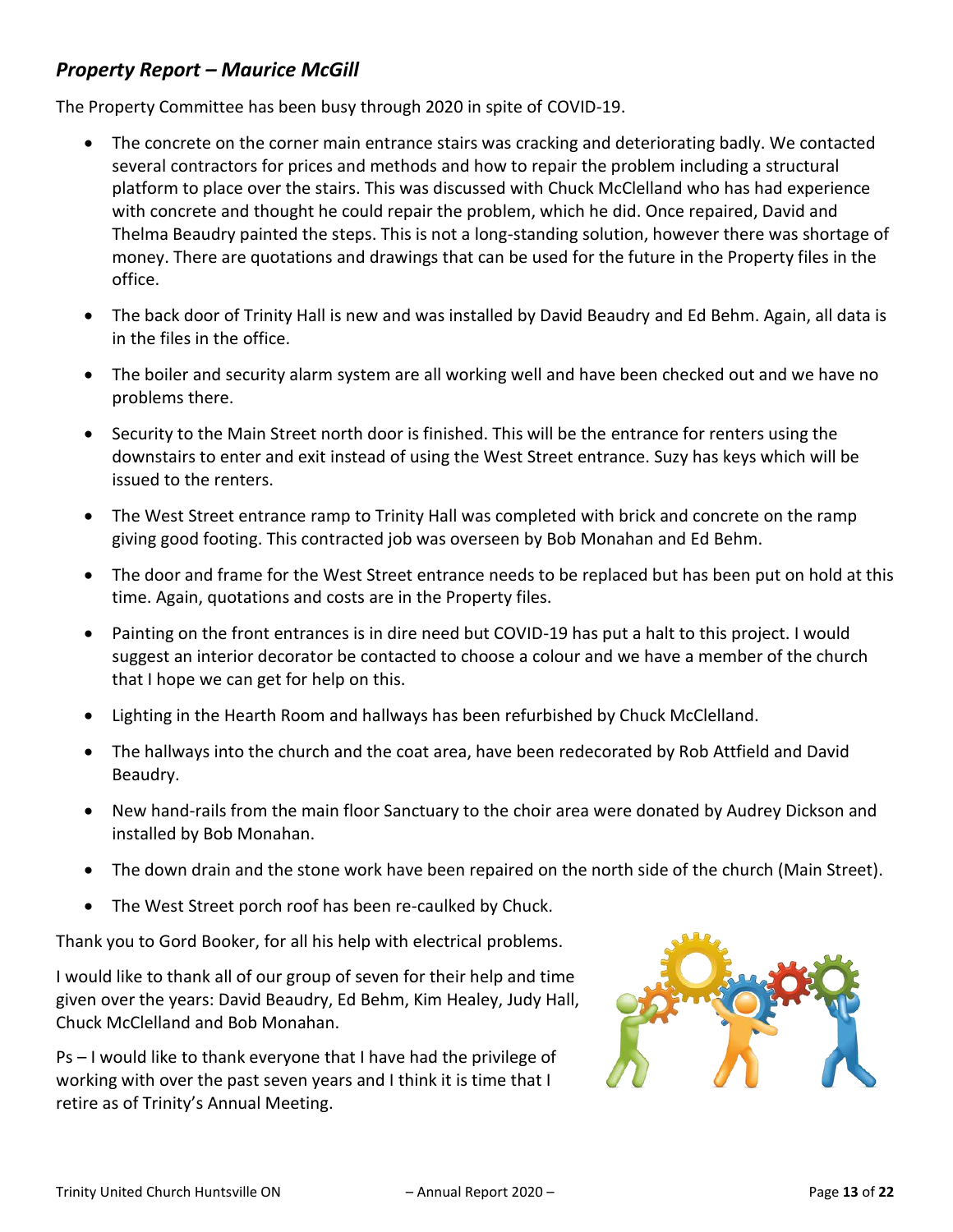# *Souper Sandwich Lunch - Nancy Waxl*

COVID-19 cancelled our March Souper Sandwich Lunch, but six months later, our lunches have started up again, in the form of Take-outs! Shirley Woodard and I thought we would give it a try, and approached several of our volunteers for soups and desserts, and we have not looked back since! We didn't want our regular customers to forget us, so they were quite happy to see the format we had worked out to everyone's advantage. We have new customers as well as our regular ones and kept the same time for pick-ups, 11.30 to 12.30 and second Friday of each month. If this pandemic continues in 2021, we may go into June then take a break till September again.

We are used to the routine of not having the dishes and set-up and as you can see by our financial statement on page 23, we have been able to contribute more financially!

If you made soup or a dessert before and feel left out, it is because we lost our original volunteer list for such items. You can always call me to get re-instated. Shirley and I wish to thank the following for helping with this fundraiser: Thelma Beaudry, Sylvia Leeder, Dorothy Russell, Marjorie Adams, (and Rosie, our delivery man) Diane and Curtis Schamehorn, Diane Litchfield, Ethel Robinson, Pat Tremblay, Lynn Montgomery, Julie Brushey, Maureen Newton, Lynn McGregor, Justine McDonnell, Betty Murr, Jill Winter, Marion McTavish and Marion Nichols. We also thank Lynda Baker, Lynda Arnold and Suzy for advertising and reminders!

Twenty-five years now! Can we keep it up? With your continued support we can!

> *"There are two ways of spreading light, to be the candle or the mirror that reflects it."*



# *Therapeutic Touch® - Shirley Boon*

The focus of the Huntsville Therapeutic Touch® afternoon group at Trinity is OUTREACH. At monthly afternoon gatherings, we offer FREE Therapeutic Touch sessions to members of the community.

We were able to meet in January and February offering Therapeutic Touch sessions to 4 guests. Then came the lockdown with COVID-19.

We were no longer able to meet at Trinity face to face and adapted with monthly Zoom gatherings and longdistance Therapeutic Touch sessions given to those who requested it.

Trinity members who also practice Therapeutic Touch, and are members of the Therapeutic Touch Network of Ontario, are Shirley Boon, Chris Wall, Susan Brown and Rick Boddy. Many other Trinity members have had basic Therapeutic Touch training and give their friends, family, and themselves Therapeutic Touch when needed.

We will continue to give Therapeutic Touch sessions from a distance to anyone from Trinity or the community whose name is given to us, and look forward to the time when we can safely gather together again in the Hearth Room at Trinity.

Thank you to Trinity for your ongoing support of this healing work.

#### Peace and Light

Shirley Boon - Recognized Practitioner and Teacher of Therapeutic Touch.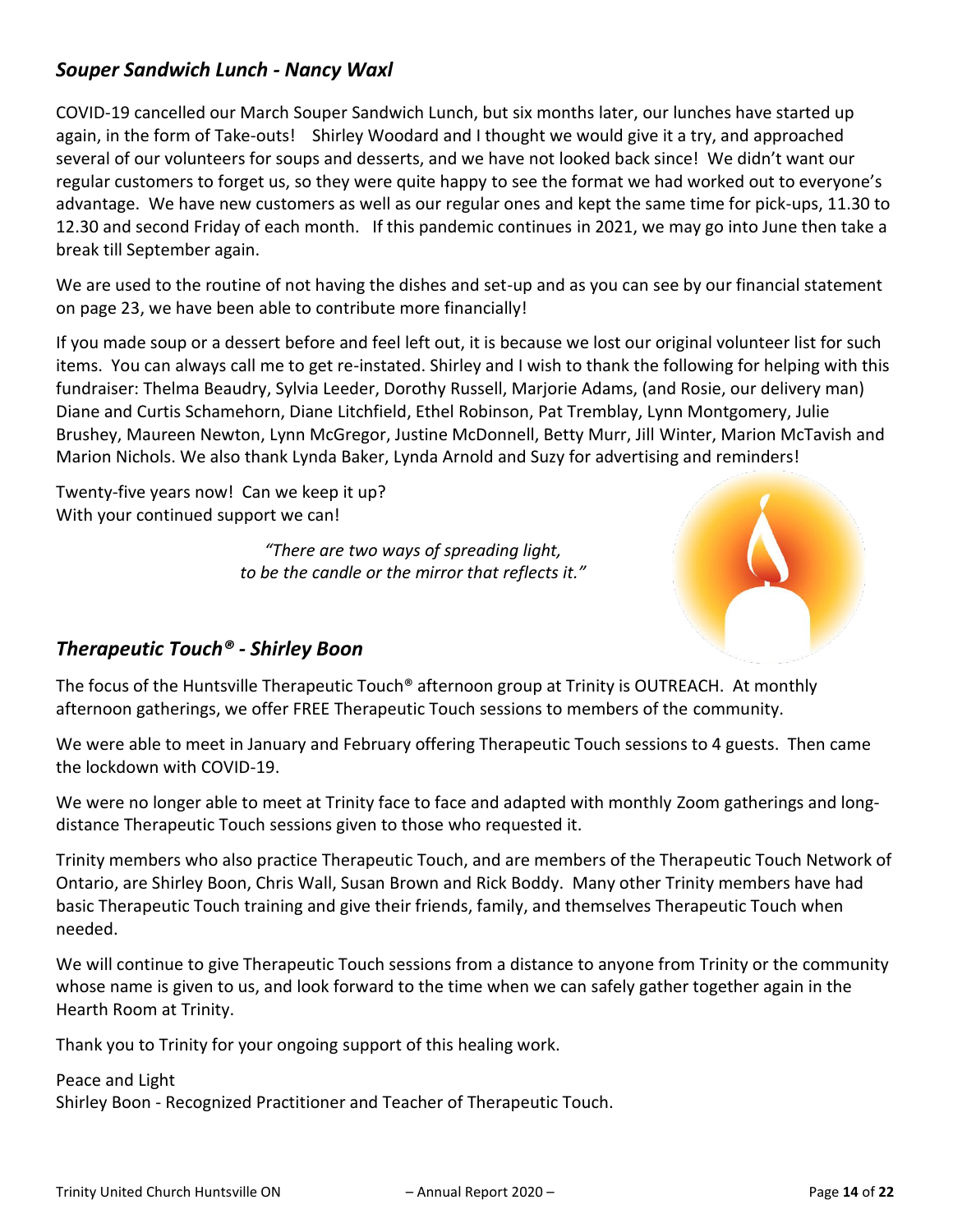## *Special Events 2020 – Jane Booker*

COVID-19 has found me with lots of spare time, So this Special Events Report, you will find in rhyme. So many of our events never even got off the ground, As much of our time we found ourselves homeward bound.

Our first event occurred on Sunday, January 26. It was attended by many including the Hicks. I'm talking about the Luncheon for Leprosy held in our Hall. A wonderful event that brings awareness to us all.

From there on in, our world took on a whole new look, And many of us just stayed at home and started to cook. Some Special Events did occur, but unfortunately very few, And now I would like to take the time and share them with you.

Creativity was put into place by our Souper Sandwich Crew, Who continued making soups, desserts and even some stew. Then in November they also held a Mini Frosty Fair, An idea that just took off on a wing and a prayer.

The Silent Auction of time and talent went totally on-line, And it didn't just do well...it most definitely did shine, It was the most successful auction we have ever had, And who knew, all you really needed was just... an iPad.

The last event that took place throughout the entire year, Is one in which Fran and Gord Mitchell deserve a big Cheer. FundScrip in 2020 raised over 4,100 dollars and a little bit more. And remember you even get free delivery, right to your door.

Thanks to one and all for your continued support in these very difficult times, As our Finance Committee is very grateful for all your nickels and dimes. Looking forward to a COVID-Free world when we can all gather in one place, When we can finally hug each other and have no mask upon our face.



*(For 2020 Fundraising financial details see page 30.)*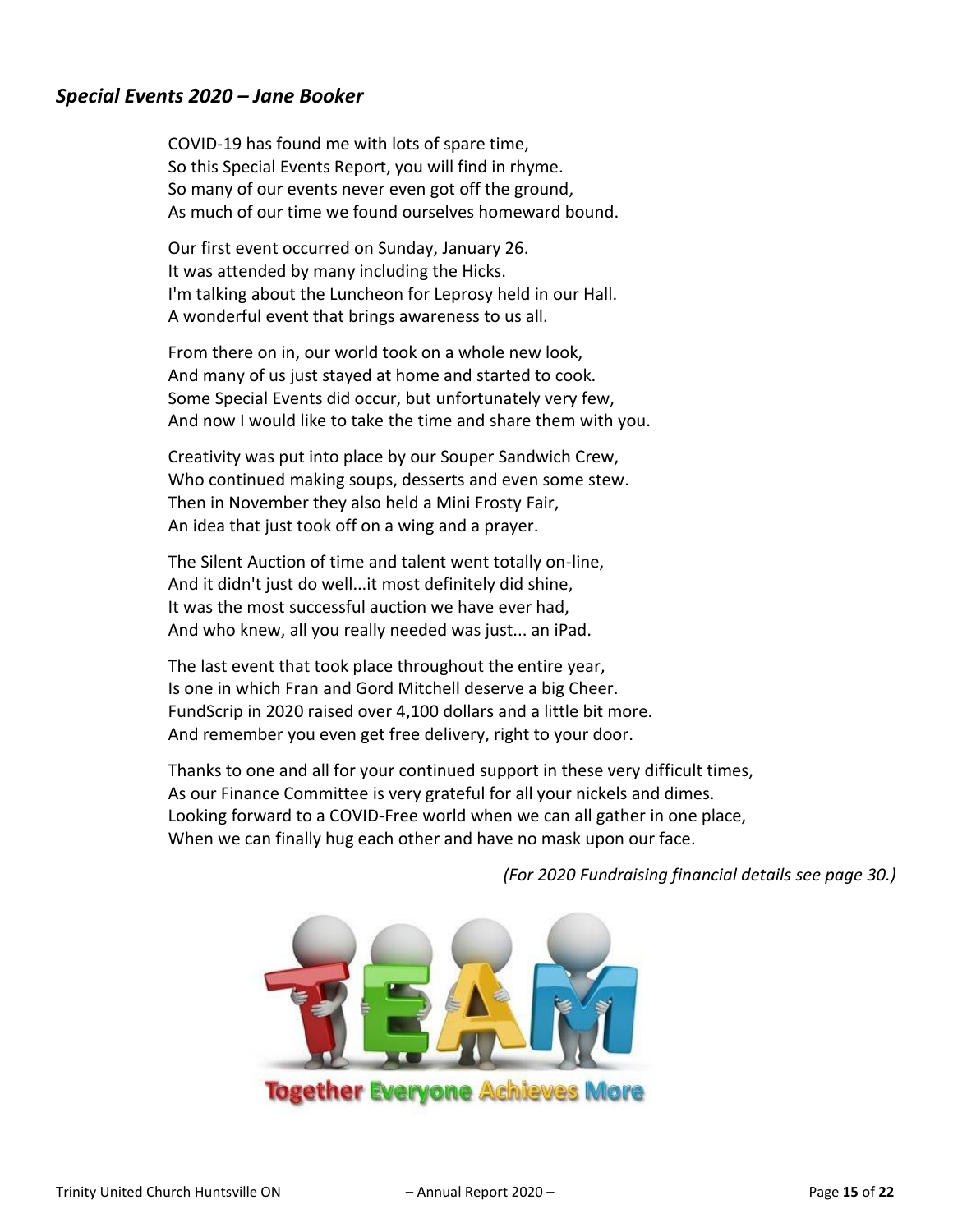# *Transition Team 2020 – Lynda Arnold*

As 2020 started, Will Gibson moved from the Transition Team as Co-Chair to the Chair of Trinity's Council. With the governance restructuring and his keen interest there, it was a move that would benefit all. The remaining members: Lynda Arnold as Chair, Shane Baker, Thelma Beaudry, Jane Booker, Jim Miller, Lynn Smith, Nancy Waxl, with



Regional Reps: Reverend Nina Fulford and Reverend Steve Willey continued under our Interim Minister, Reverend Murray Rounding's guidance moving forward in the final areas to be completed.

A smaller group of the Transition Team had begun collecting information from the congregation for a new Vision. The resulting statement was approved by the congregation on May 12<sup>th</sup> through a teleconference meeting ….

 *We are Christians working to be a vibrant, progressive, innovative, faith-filled congregation. Our doors and our hearts are open to all: doubters, searchers and believers. In our centrally located and well-maintained building, we will be a place of community where opportunities exist for everyone, as we encourage and support each other on our individual faith journeys.*

Another group of the team worked on descriptions for the Community of Faith Profile and the Position Description for Trinity's new minister, all things needed before a call could be issued for our next minister. The Minister Position Description was presented and approved by the congregation in June enabling the search process to officially begin.

SMARTER goal setting was introduced and modelled for the Council with a couple of potential goals for them to undertake. This resulted in a short-term goal to making Trinity's exterior more welcoming with painting of the steps and sprucing up the gardens. A longer-term goal adopted by Council was the education of what it meant to become an Affirming Church. A group continues to help Trinity work through this.

In March with COVID taking control of our lives and activities, we began meeting on teleconference calls every couple of weeks. July saw us meet once again in person in Trinity Hall, masked and safe-distanced.!

The final three months (August – October) were used to finalize evaluations of this Interim Ministry time.

On September 12th our team member, Lynn Smith, passed away after what was a very brief illness and recurrence of her cancer. Her contributions to the Transition Team, along with her participation on the Search Team were key elements in moving these groups forward in our transition to our new ministry.

As the team's work came to an end in October, we took time to recognize and thank our Regional Reps: Reverend Nina Fulford and Reverend Steve Willey and also our leader during this Interim time, Reverend Murray Rounding. We celebrated our time together as best we could in COVID times and the final service on October  $25<sup>th</sup>$  acknowledged the work accomplished.

| From A Song of Faith | For the sake of the world,<br>God calls all followers of Jesus to Christian ministry.<br>In the church,<br>some are called to specific ministries of leadership,<br>both lay and ordered;<br>some witness to the good news;<br>some uphold the art of worship;<br>some comfort the grieving and guide the wandering;<br>some build up the community of wisdom;<br>some stand with the oppressed and work for justice.<br>To embody God's love in the world, |
|----------------------|-------------------------------------------------------------------------------------------------------------------------------------------------------------------------------------------------------------------------------------------------------------------------------------------------------------------------------------------------------------------------------------------------------------------------------------------------------------|
|                      | the work of the church requires the ministry and discipleship of all believers.                                                                                                                                                                                                                                                                                                                                                                             |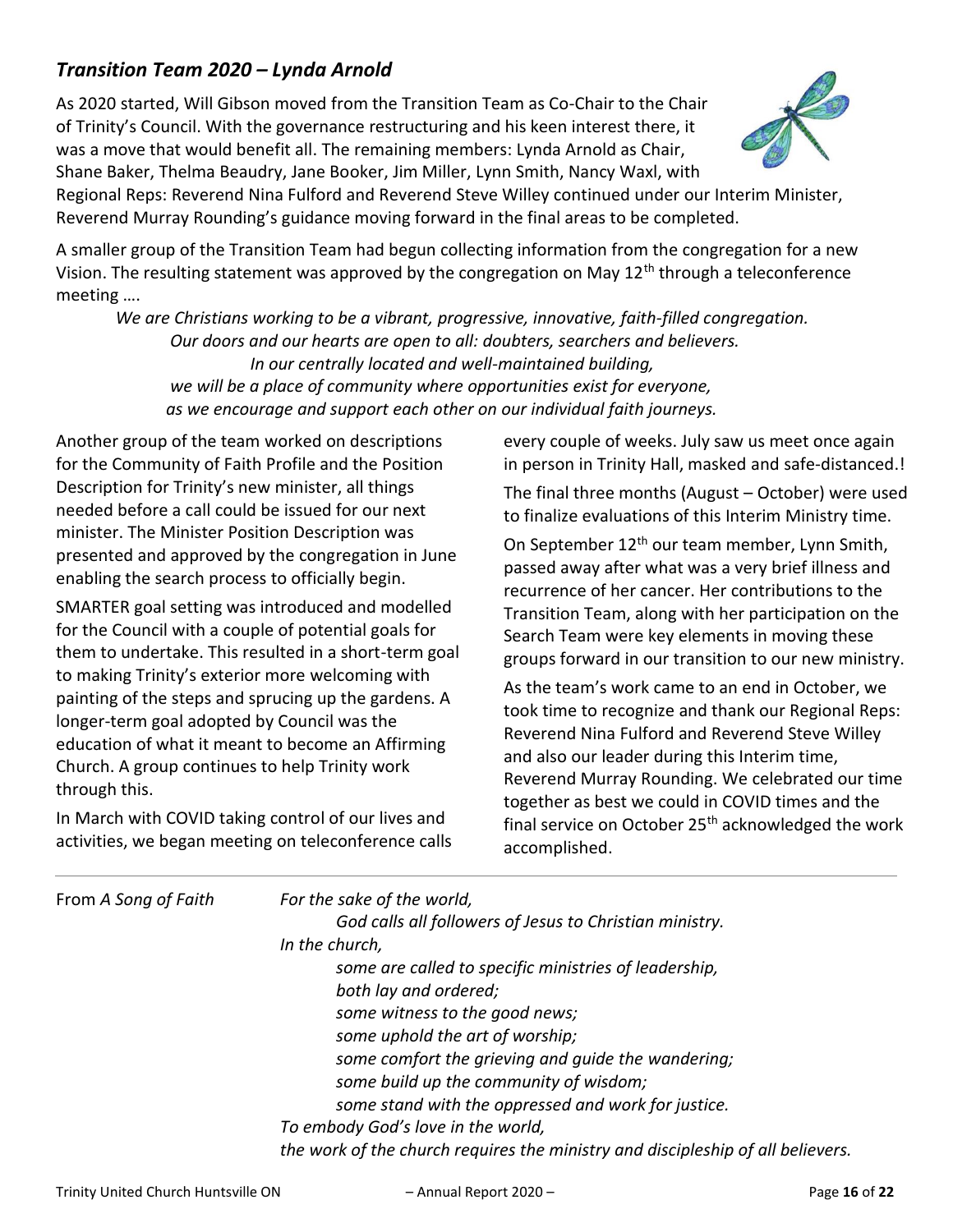# *Trinity Trustees – Murray Arnold*

As I started to prepare this report, I thought back to our last normal service in March 2020 and was reminded of one of the many COVID-19 jokes going around that said if I had known last March that it would be my last restaurant meal, I would have ordered dessert. I guess in my case I would have sang louder and talked to more people in Coffee Hour. Like many of you, I miss that part of our Sunday Services.

But in spite of a year we would like to forget, Trinity carried on and we now look forward to a new year and a new ministry.

The Trustees have carried on their work in overseeing and managing the Memorial Fund investments and Manse sale proceeds. The details of these accounts are in the Trustees Financial Reports included in this report.

The Trustees set aside \$10,000 to be made available for emergency use in the church operations in 2020 and as of the end of the year only \$5000 has been used.

The Manse sale proceeds investment with TUCC did not produce any income this year as they were providing loans or interest assistance to churches struggling through the pandemic. This investment is still guaranteed and we expect that 2021 will be a better year for these funds.

The Manse Sale proceeds invested with TD have done very well overall in 2020 and we expect to provide similar support to Trinity in 2021.

The Trustees were also in receipt of several memorial donations throughout the year including a one-time donation of \$10,000 from a member who wishes to remain anonymous. These memorial donations are appreciated and form the basis for investment income or applied to specific projects or emergencies as may unfold during the year.

In August the Trustees were advised of a donation by the Brenciaglia family of Susan's mother's grand piano. This was shipped to Trinity by the family and set up in the Hearth Room. At this time, it was decided to dispose of two surplus old pianos, one

from the Hearth Room and one from Trinity Hall. This was done in conjunction with the installation of the new-to-us baby grand piano.

In 2020 the family of Bryan MacKenzie advised Church Council that in Bryan's memory they would like to cover the cost of replacing all the plexiglass coverings on our stained-glass windows, including the windows at the lower level in the front of the church on Main Street. As you are probably aware, they have deteriorated badly in the last several years to the point where they are almost opaque. In addition, they advised they would also like to provide in the new year, a picnic table to be placed on the cement pad by the windows on the West Street side, plus, a bench to be placed in the area between the church and the Town Hall. The window portion has been completed and provides a brighter look for the church, especially at night.

Earlier this fall, the Chair of Council, Will Gibson and myself attended a meeting with the Mayor and staff to discuss plans the Town has to improve the area between the church and the Town Hall building. These call for the entire area to be regraded with a circuitous path from the parking lot down the sidewalk including lighting and landscaping. This entire cost will be covered by the Town and will be part of their major street/sewer reconstruction next year. The Trustees have approved this development with the Town and expect it will be completed in the latter part of 2021.

I continue to be grateful to our Trustee members: Julie Brushey, Alastair Dunlop, Diane Litchfield, Nancy Waxl and our long serving Treasurer Ross Gilbert, who keeps meticulous records and reports. One of our members, Nancy Waxl has decided to step down as of the Annual Meeting since she is assuming new duties under the proposed new governance structure. Our thanks to Nancy for her service as a Trustee.

My thanks to all.

*(For Trustee Financial Reports see pages 24 and 25)*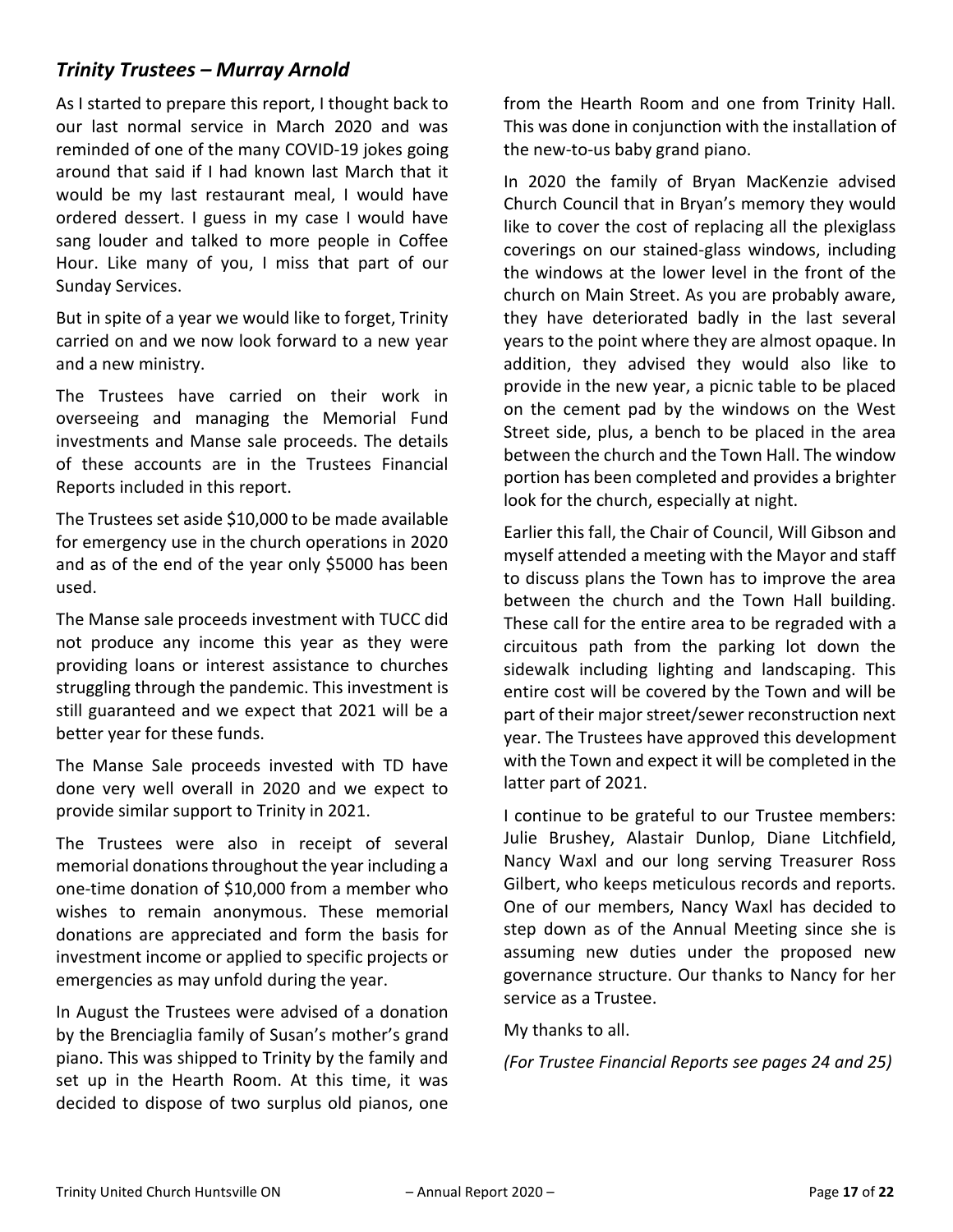## *Worship Committee - Susan Hicks* (Worship Chair as of November 2020)

The Worship Committee is alive and well!! We were happy to welcome Peter Wyatt as our supply minister from the end of October until the end of January and we are looking forward to working with Diane Knowles, our new minister, as of the beginning of February. Our current members are Sue Hicks (chair), Jim Miller, Sheila Petch, Ellen Pickering and Lynn Thompson.

Despite the COVID-19 restrictions, Rev. Murray Rounding, with the help of Will Gibson, was able to record Sunday services to be shared through YouTube on our website. Once restrictions lessened in July, we were able to have limited services in Trinity Hall where we added some socially-distanced song leaders to sing the hymns while the congregation hummed! (Thanks so much to Sally and Chuck McClelland, Sue and Doug Hicks, Marian Nicholls and Lynn Montgomery for their leadership in this area.) An additional integral part in our Sunday Services during this unusual year was the willing and able contribution of our own Rev. Nina Fulford.

In October we moved back into the Sanctuary where we could have more socially-distanced participants and added our scripture readers back to the service. Everyone attending was required to wear a mask, sanitize their hands, and sit in the "green" spaces to ensure distancing. October 4<sup>th</sup> was World-Wide Communion Sunday. Because of COVID-19, the communion service and the communion elements were handled a little differently. A small sealed package that included a communion wafer and a small, sealed plastic cup containing grape juice, all prepared by an outside source, was given to each attending to partake during the communion service. The Worship Committee (and Judy Hall, thanks!!) have recorded the names and contact information for all attendees at each service. All the services were also available through the church website.

Our Advent and Christmas services looked a little different this year as well. To maintain social distancing and keep multiple handling of the decorations to a minimum, the Worship Committee and decorating elves agreed to forgo the Christmas tree and concentrate on our beautiful banners, window decorations and our Advent wreath and candles.

After a lot of discussion, the committee had also made the difficult decision to have a virtual Christmas Eve service. We were limited as to the number of people who could be in the Sanctuary and felt that "reserving" a spot would be difficult for that particular service. Despite COVID, there would be people who would show up for a service as part of their Christmas tradition and celebration. Having to turn someone away was not the image of Trinity that we wished to portray, no matter the reason. And as it turned out, the entire province

went into lockdown as of December 26<sup>th</sup>, sending us back to strictly virtual services for the short term. Thanks to Alastair Dunlop for taking over the recording and giving Will a break.

Our organist, Johnny Langille, was scheduled to have hip surgery in early January, requiring some music supply for late December and January. Thank you to Lynda Arnold for playing piano for the one service and to Peter Wyatt and Carol and Will Gibson for facilitating a Zoom service for the first Sunday in January. Kyung-A Lee had approached us about covering the other Sundays for Johnny and we welcomed her musical talent to our services in January. At the time of writing this report, Johnny had been hospitalized with a number of health issues. He remains in our hearts and prayers.

Remember to be kind and patient with each other during these difficult times. Keep safe!!

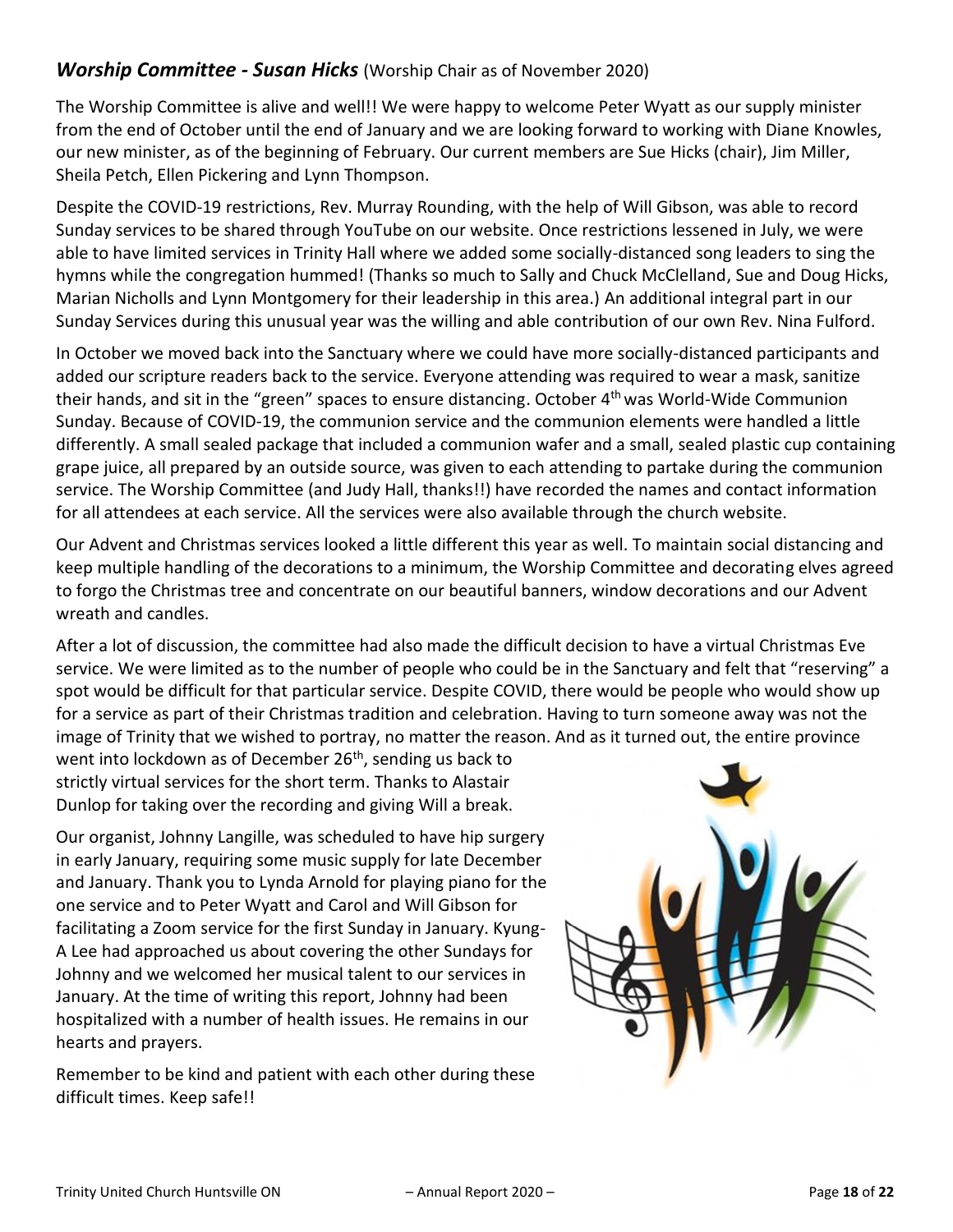# *Nominations Report*

### **Board of Directors** (total 7)

*From the 2021 Constitution:*

*p. 3 The Board of Directors is responsible for planning and implementing the MISSION and VISION of the Community of Faith.* 

#### *Duties include:*

- *To envision the future, engage in strategic decision making, articulate the Mission and Vision of the Community of Faith and hold its members and the Teams accountable for organizational performance and stewardship;*
- *To create congregational policy and guiding principles and ensure that these are continually updated in written and digital form and filed in the church office records;*
- *To review regularly the Community of Faith finances and oversee the budget prior to the Annual Congregational meeting;*

**For nomination/election to the Board of Directors**: Lynda Arnold, Will Gibson, Larry Mitchell.

| Included on this Board by virtue of their position: |                                          |  |
|-----------------------------------------------------|------------------------------------------|--|
| Murray Arnold (Trustee Chair),                      | Julie Brushey (Regional Representative), |  |
| Linda Martin (M&P Chair),                           | Rev. Diane Knowles (Minister)            |  |

#### **Team Leaders**

*From the 2021 Constitution:*

*p. 2 The Teams shall consist of one or two Team leaders nominated by the Board of Directors for approval at the Community of Faith's Annual Meeting.*

*The Teams are Communication & Technology, Facility Management, Hospitality, Ministry & Personnel, Pastoral Care, Outreach, Spiritual Nurture, Stewardship, and Worship. The Teams may add members from the Community of Faith as programmes or initiatives require.*

*p. 5 Following the Annual Meeting when Team Leaders are elected, each Team shall determine what its objectives will be in fulfilling the Community of Faith's Vision statement, using the guidelines and according to the members' understanding of their ministry, the human and financial resources available and the particular interests and talents of the members.*

#### **For nomination/election as a Team Leader**:

COMMUNICATION & TECHNOLOGY TEAM Leader – Alastair Dunlop FACILITY MANAGEMENT TEAM Leader – Chuck McClelland HOSPITALITY TEAM Leader – Nancy Waxl MINISTRY AND PERSONNEL TEAM Leader – Linda Martin OUTREACH TEAM Leader – Diane Schamehorn PASTORAL CARE TEAM will be under the leadership of staff member Karen Hamra SPIRITUAL NURTURE TEAM Leader – pending Diane's arrival STEWARDSHIP & FINANCE TEAM Leader – Gord Mitchell WORSHIP TEAM Leader – Sue Hicks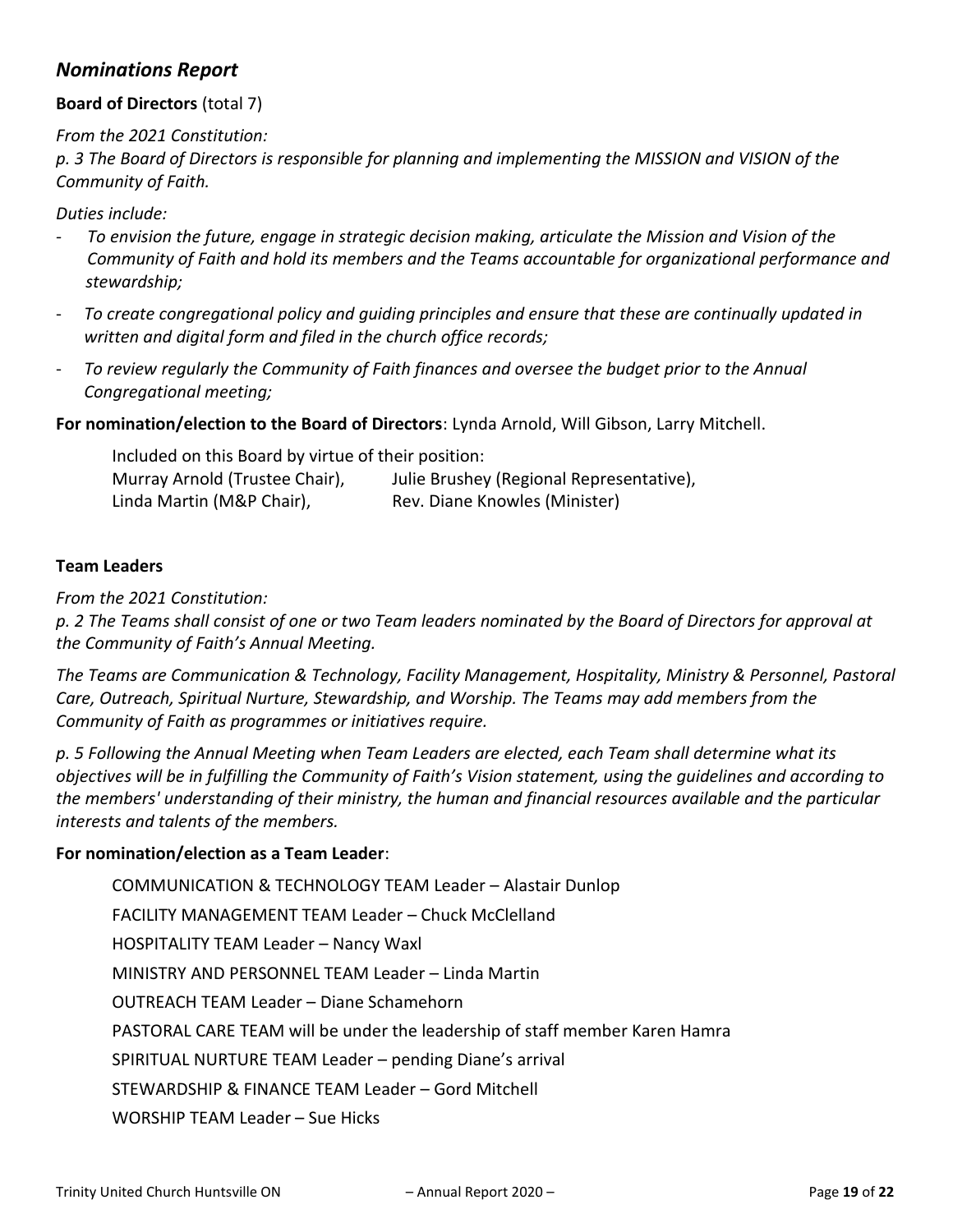## **Annual Congregational Meeting of Trinity United Church, Huntsville, ON Sunday, February 9, 2020**

Following the worship service (86 present) during which the work of the various committees and groups were presented, a bag lunch was enjoyed by members and all were able to view the '2019 Year in Review' prepared by Alastair Dunlop. The business portion of the meeting continued with 73 present.

- 1. **Motion 1**: John Brushey/Maurice McGill That Murray Arnold be appointed the secretary for the Annual Meeting. Carried
- 2. **Motion 2**: Nadia Tarasoff/Bill Corrigan That Julie Brushey be appointed the Chairperson of the Annual Meeting. Carried
- 3. **Motion 3**: Shirley Boon/Connie Goold That adherents be granted voting privileges. Carried
- 4. **Motion 4**: Ron Strickland/Gord Mitchell That the agenda be approved with the addition of the Transition timeline and process. Carried
- 5. **Motion 5**: Bill Corrigan/Sheila Petch That the Annual Meeting minutes of February 3, 2019 be approved as distributed. Carried
- 6. **Motion 6**: Jane Booker/Judy White That the minutes of the Congregational meeting December  $8<sup>th</sup>$ , 2019 be approved as distributed. Carried
- 7. **Motion 7**: Ron Strickland/Kim Lambert That the written reports in the 2019 Annual Report, not including the Financial or Trustees' reports, be accepted as presented. Carried
- 8. Trustees' Report: Murray Arnold

Murray drew attention to the income received from the investments of the manse proceeds. The 2019 last quarter from TUCC investments was received early February in the amount of \$2000 instead of the projected \$750 which was included in the 2019 report.

**Motion 8**: Alastair Dunlop/Ron Strickland That the Trustees' Report be accepted as presented. Carried

9. Finance Committee Report: Gord Mitchell

Gord introduced the Finance Committee and spoke about the Rotary Wheels project sending bikes for children and adults in Cambodia.

He drew attention to key numbers in the Balance Sheet and the Expense/Income Statements. He explained what makes up the Receivables.

## **Motion 9**: Doug Hicks/Doug Farrar

That the 2019 Balance Sheet and Expense/Income Statement for 2019 be accepted as presented. Carried

- 10. Julie Brushey thanked Carole Walsh for her service and leadership on both the Outreach and the Worship Committees as she will be leaving Trinity and moving to Kingston. Sheila Petch presented her with flowers.
- 11. Budget 2020: Gord Mitchell

Gord outlined the increased income at 1.9%; the Minister's salary reflecting January to October which is the period Rev Rounding is contracted; the M&S amount was set at 10% of envelope/PAR/loose offering amounts.

## **Motion 10**: Gord Mitchell/Shane Baker

That the 2020 Budget with the addition of the Interim Sabbatical contribution, be accepted as presented. Carried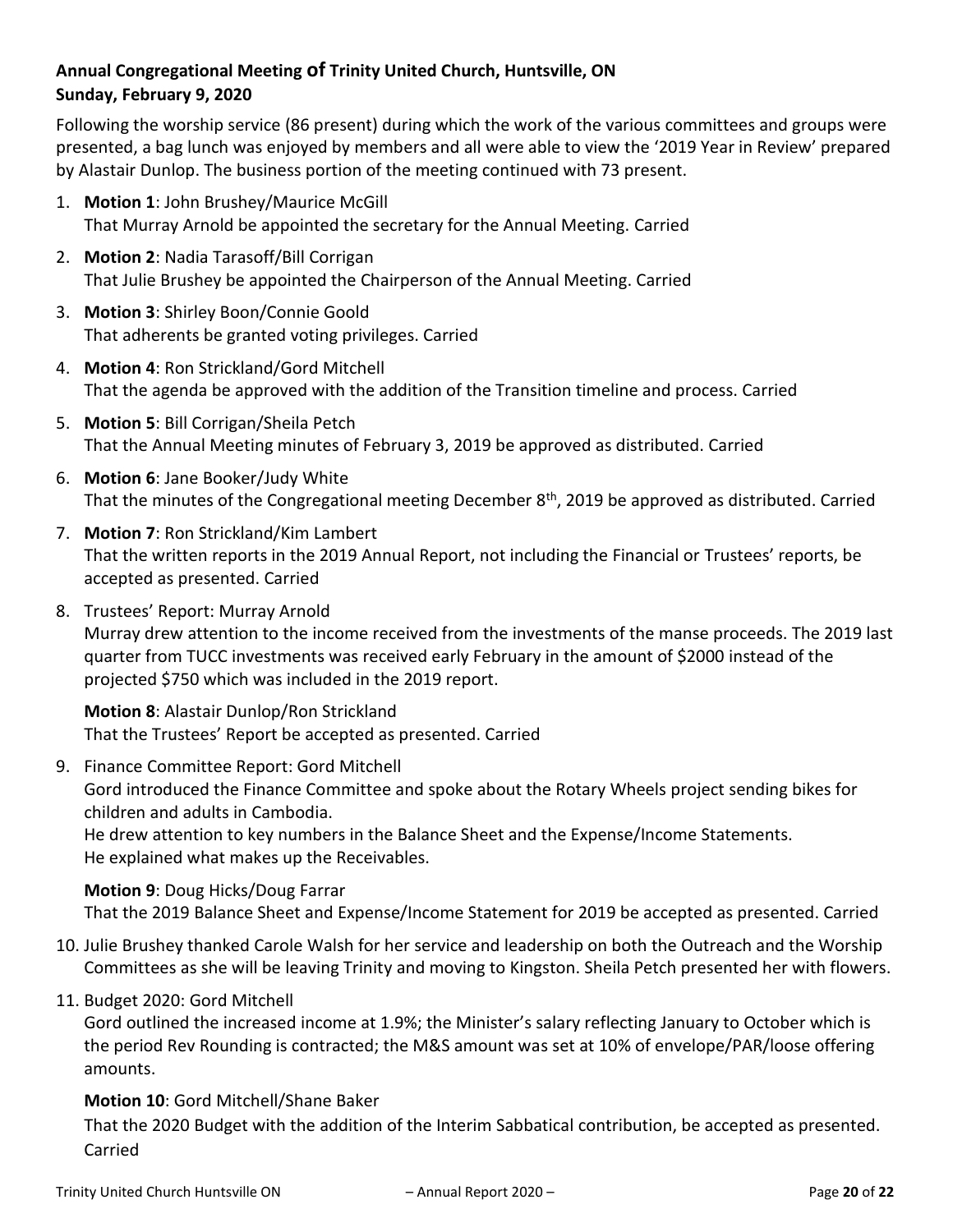## 12. Other Business

Transition Timeline and Process: Lynda Arnold

Lynda advised where the Transition Team is in their process, the timeline and what needs to be in place before we can proceed in searching for a new minister. A Vision Statement must be approved by the congregation and this should be within the next few weeks. A Profile of Trinity also needs to be completed and the team is working on this presently to be presented to Council. Once these are in place, Trinity can formally request (of the United Church) that a vacancy be declared and a search committee struck.

13. Nominations

Julie advised that the Transition Team had requested that all Council members remain in place for this year of transition and possible restructuring of the Council, instead of the normal procedure for nominations to Council. This was agreed. The committees were asked to add members if necessary. Julie advised that she is stepping down as Chair of Council and asked for nominations.

**Motion 11**: Thelma Beaudry/Nadia Tarasoff That Will Gibson be elected Chair of Trinity's Council. Carried

Will Gibson will continue to work with the Council and Transition Team members on restructuring and as Chair of Council, and will step down from the Transition Team.

Julie advised that Will had been appointed as Trinity's Regional Rep this past year and asked that Council find a replacement.

### **Motion 12**: Bill Corrigan/Nadia Tarasoff

That Council fill the position of Regional Representative(s). Carried

- 14. Courtesies: Julie thanked all for their support over this year. Lynda Arnold thanked Julie for her service and leadership as Chair of Council.
- 15. Adjournment at 1 pm: Bill Corrigan

## **Congregational Meeting of Trinity United Church Huntsville - teleconference June 12, 2020 7:00pm**

Present: Murray & Lynda Arnold, Rob Attfield & Lynn McGregor, Lynda & Shane Baker, Thelma & Dave Beaudry, Joan & Ed Behm, Gord & Jane Booker, Shirley Boon, Julie Brushey, Bill Corrigan, Jean Fairhall, Doug Farrar, Nina Fulford, Carol Gibson, Will Gibson, Ross Gilbert, Judy Hall, Donna Hughes, Linda Martin, John & Gayle McCaig, Justine McDonnell, John McTavish, Jim Miller, Gord Mitchell, Doris Monahan, Lynn Montgomery, Maureen Newton, Murray & Anne Rounding, Bob Shepley, Bernice Spearn, Don & Doreen Steele, Ron & Lynn Strickland, Nadya Tarasoff, Kim Lambert, Pat Tremblay, Nancy Waxl, Maurice McGill, Wanda Tizzard, Mary Simonett, Keira Brisebois.

- 1. The meeting opened with a prayer by Rev. Murray.
- 2. Will Gibson chaired the meeting and Murray Arnold recorded the minutes. Attendance was confirmed by role call.
- 3. **Motion 1**: Nadya Tarasoff/Shane Baker

that adherents be granted voting privileges. Carried

4. **Motion 2**: Nancy Waxl/Jane Booker

That the following, as prepared by the Transition Team with consultation and approval by the Shining Waters Regional Pastoral Liaison, be approved as the Minister Position Description for the Vacancy which will be declared for Trinity United Church, Huntsville, effective November 1, 2020. Carried unanimously

There were questions re including the hours for each section. This was requested by Shining Waters Region and also shows priority of the time expectations.